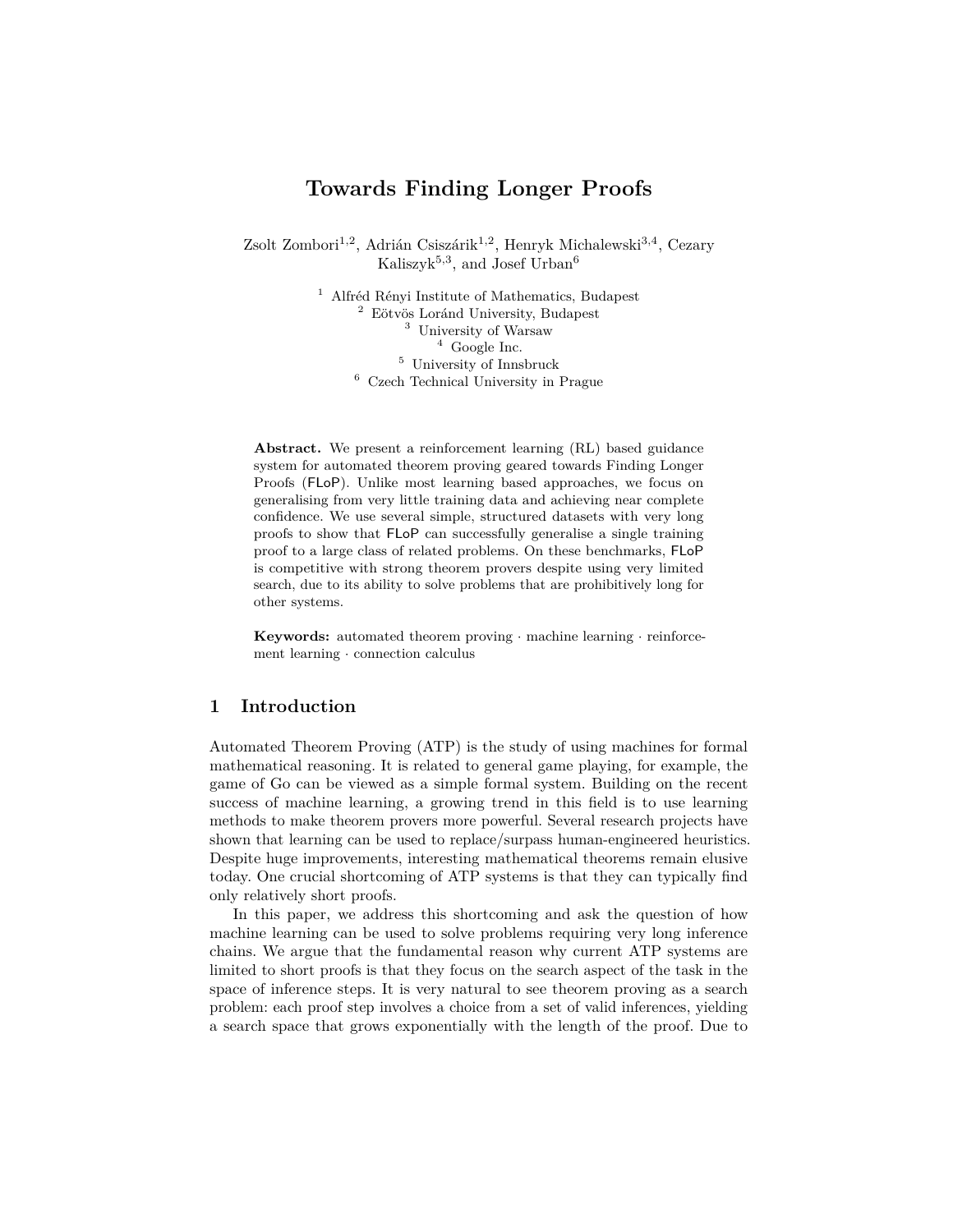the exponential blowup, the search is bound to fail beyond a certain depth – except for special classes of problems where one of the smart human heuristics of the theorem prover allows for finding the solution without a search. As W. W. Bledsoe observed [\[7\]](#page-16-0): "Automated theorem proving . . . is not the beautiful process we know as mathematics. This is 'cover your eyes with blinders and hunt through a cornfield for a diamond-shaped grain of corn'."

Approaches that try to avoid excessive search broadly fall into three categories: 1) Perform large steps, such as the invocation of tactics, decision procedures in SMT solvers [\[4\]](#page-16-1), or other complex algorithms. This approach is widely used in interactive theorem provers, e.g. [\[13,](#page-16-2)[5,](#page-16-3)[30\]](#page-18-0). 2) Perform hierarchical reasoning by first creating a high-level proof plan and then gradually refine it to the calculus level, e.g. [\[10](#page-16-4)[,29\]](#page-18-1). 3) Reason by analogy, e.g. [\[28,](#page-18-2)[8\]](#page-16-5).

Reasoning by analogy involves observing the proof of one problem, extracting the core idea, and successfully applying it to another. Note that using this formulation, success is barely dependent on proof length. On the other hand, establishing mappings between proofs is challenging and depends heavily on a proper data representation, which has been from the beginnings of ATP a major bottleneck for this approach. However, with the advent of machine learning methods capable of automatically discovering good data embeddings, the analogy approach seems worth revisiting.

In this work, we interpret analogical reasoning as building a model that internalises a proof and then successfully applies it to a class of related problems, without relying much on search. The trained model is supposed to know the proof of an unseen, yet familiar problem. This is a highly simplified approach which does not capture the full potential of analogy, but we argue that it is a meaningful start that will hopefully lead to more refined solutions. We select classes of problems where proofs are highly similar and trained humans can often generalize a single demonstration to the entire class, even if proof lengths greatly differ. We explore whether machine learning can yield similar generalization.

Many successful ATP systems, such as [\[52,](#page-19-0)[17](#page-17-0)[,11](#page-16-6)[,19](#page-17-1)[,56,](#page-19-1)[31,](#page-18-3)[36\]](#page-18-4) implement the MaLARea [\[50,](#page-19-2)[52\]](#page-19-0) learning/reasoning loop (described later also as the DAgger [\[43\]](#page-19-3) meta-algorithm). The MaLARea loop interleaves ATP runs based on the current models (*data collection phase*) with a *training phase*, in which these models are updated to fit the collected data.

An alternative family of reinforcement learning methods, including Temporal Difference (TD) learning [\[49\]](#page-19-4), continuously update their models, allowing the system to bootstrap on itself. Such methods have so far been mostly ignored by the theorem proving community. In these methods, the search is usually replaced by rollouts. While MaLARea has been shown to yield good search heuristics, we argue that rollout based data collection is more suitable when the aim is to fully explore the space around a single problem without overfitting to it. Our work has the following contributions.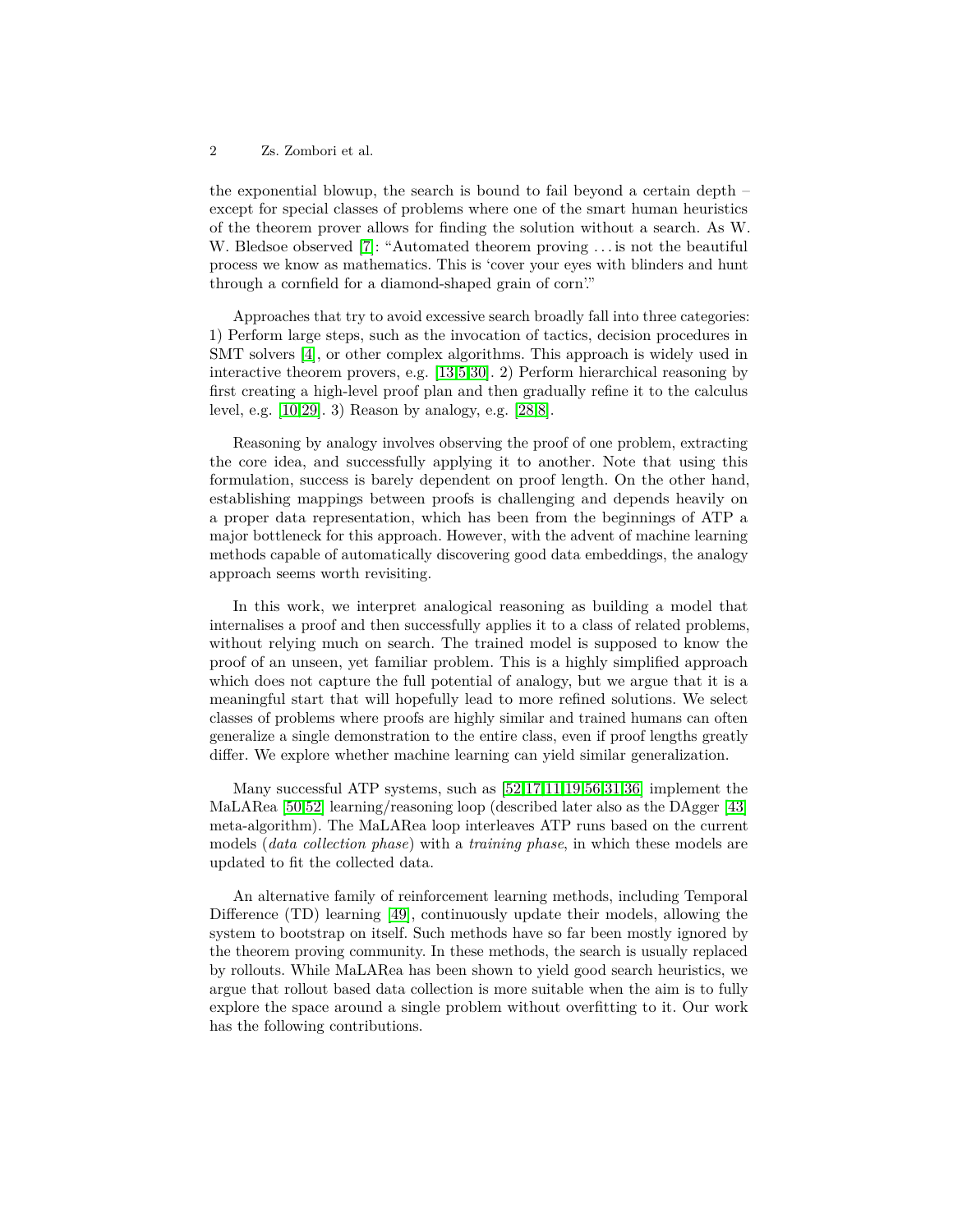- **–** We introduce a new theorem proving algorithm FLoP (Section [4\)](#page-5-0) based on a TD algorithm<sup>[7](#page-2-0)</sup> and the connection tableau calculus  $[6]$ . **FLoP** makes use of the curriculum learning algorithms presented by [\[40\]](#page-18-5) and [\[44\]](#page-19-5). These techniques are well established in RL, however, they have never been applied to theorem proving before.
- **–** We introduce a synthetic dataset of increasingly difficult arithmetic problems, as well as two datasets from the Logical Calculi domain of the TPTP [\[48\]](#page-19-6) library, augmented with lemmata (Section [5\)](#page-9-0).
- **–** We show that when restricted to single shot evaluation without search FLoP performs very well, while another prover based on guided Monte Carlo Tree Search greatly degrades.
- **–** We evaluate FLoP on our arithmetic benchmarks by training it on a single problem and show that it generalizes very well even when evaluated without search, allowing just a few proof attempts. This suggests that it has learned a simple form of reasoning by analogy.
- **–** We use the arithmetic benchmarks to compare FLoP with state-of-the-art provers Vampire [\[25\]](#page-17-2), E [\[46\]](#page-19-7), leanCoP [\[32\]](#page-18-6) guided by human-designed strategies, and with  $rC^{\text{D}}[19]$  $rC^{\text{D}}[19]$  – an RL-based connection tableau prover. In the simple setup of unary encoding of numbers, FLoP is only outperformed by a portfolio (multi-strategy) mode of a single manually optimized rewritingbased system and only after trying several of its autoconfiguration heuristics. When using binary encoding,  $F\text{LoP}$  performs best, demonstrating its ability to generalize to long proofs.

Our datasets presented in Section [5](#page-9-0) seem to be particularly suited for machine learning methods: some problems are algorithmically simple, with long solutions and strong shared structure (Robinson Arithmetic) while others are less similar, but hierarchically structured (Logical Calculi). Nevertheless, state-of-the-art systems struggle with solving some of the problems (see Section [6\)](#page-11-0). Furthermore, our problems are much easier to analyze than typical heterogeneous proof corpora, hence promising better understanding of the current limits of theorem provers. The difficulty of our synthetic problems, as well as the proof lengths, are easily adjustable, yielding a scalable RL benchmark with interpretable failure modes.

Our code, datasets and all experiment configuration files are available at http://bit*.[ly/code\\_atpcurr](http://bit.ly/code_atpcurr)<sup>[8](#page-2-1)</sup>*. Supplementary materials including screencasts with gameplays performed in our environments are available at the project webpage http://bit*.*[ly/site\\_atpcurr.](http://bit.ly/site_atpcurr)

<span id="page-2-0"></span><sup>&</sup>lt;sup>7</sup> In particular, we use Proximal Policy Optimization [\[45\]](#page-19-8) (PPO), a variant of the policy gradient method, which uses Temporal Difference learning for optimization of the value function.

<span id="page-2-1"></span> $^8$  This distribution does not include the  $\mathsf{fCoP}$  theorem prover, which cannot yet be publicly released, however, a binary can be obtained upon request.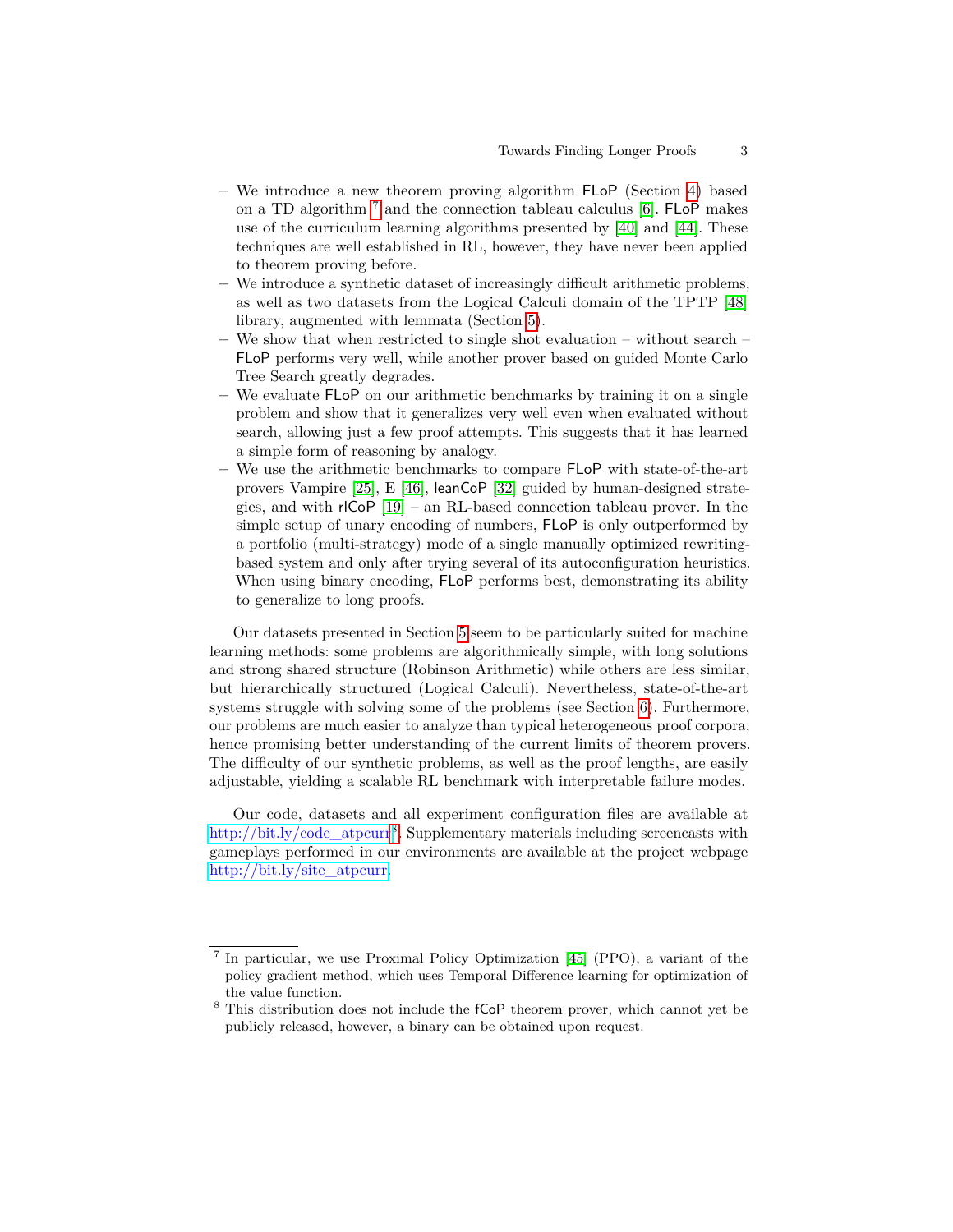### **2 Related work**

*Theorem Proving by Analogy.* Analogy has long been considered one of the most important heuristics in mathematical problem solving, e.g. [\[38](#page-18-7)[,37\]](#page-18-8). It also gained attention in automated theorem proving, e.g.[\[8,](#page-16-5)[28\]](#page-18-2), as an alternative of searchbased methods. [\[8\]](#page-16-5) defines analogical reasoning as "the proof of one theorem is used to guide the proof of a similar theorem by suggesting analogous steps". They rely on a user-provided matching between analogous concepts related to the two theorems and try to reuse the proof steps (adjusted modulo analogy) in the source proof during the construction of the target. [\[28\]](#page-18-2) aim to achieve this on a higher level of abstraction by matching proof plans of a source and a target problem. As the proof plan is constructed, the plan of the source is searched for steps that can be transformed into a suitable step for the target. The set of allowable transformations are predefined and designed for a narrow domain. For example, the transformations given in [\[28\]](#page-18-2) aim to carry a result, such as the Heine Borel theorem, stated in  $\mathbb{R}^1$  over to  $\mathbb{R}^2$ . The characteristic feature of these systems is that search is performed on the meta level of plan mappings and proof step transformations. The search space is often defined ad hoc and is much smaller than that given by the inference rules of the calculus.

A machine learning system that is trained to guide a theorem prover is supposed to achieve a similar result, with two important improvements. First transformations are learned, without the need for manual engineering. Second, establishing mappings between proof steps (that can be transformed into each other) should result from learning of flexible and abstract features. The flexibility and abstraction allows for potentially reusing the same proof components several times, as well as using components from different proofs, which goes beyond earlier attempts that only establish direct matching between the two proofs.

*Machine learning systems for guiding theorem provers.* A large body of research exists that aims to provide guidance for theorem provers via machine learning. FEMaLeCoP [\[18\]](#page-17-3), rlCoP [\[19](#page-17-1)[,31\]](#page-18-3) plCoP [\[56\]](#page-19-1) and lazyCoP [\[39\]](#page-18-9) guide the leanCoP [\[32\]](#page-18-6) compact connection tableau prover, which is also the system guided in our project. Learning based guidance is added to the saturation based E prover [\[46\]](#page-19-7) in [\[26](#page-17-4)[,16](#page-17-5)[,11,](#page-16-6)[15\]](#page-16-8). The HOList project [\[3,](#page-16-9)[33\]](#page-18-10) builds guidance on the tactic level<sup>[9](#page-3-0)</sup> for the HOL Light [\[13\]](#page-16-2) higher-order theorem prover. A distinctive feature of all these systems is that they rely heavily on an external search procedure, such as Monte Carlo Tree Search [\[24\]](#page-17-6), or the search engine of the guided prover. Learning is aimed at making search more efficient and it is implemented in alternating iterations of proof search and model fitting, according to the DAgger [\[43\]](#page-19-3) metaalgorithm, first used in MaLARea [\[52\]](#page-19-0) for theorem proving. In contrast with the above, we use an algorithm which uses bootstrapping and learns from generated rollouts, aiming to learn to generate entire proof sequences in the leanCoP calculus. Such rollout based learning has so far been barely used in theorem proving, with the noteable exception of [\[12\]](#page-16-10), developed in parallel with FLoP, which guides a saturation style prover using a simple policy gradient RL algorithm.

<span id="page-3-0"></span><sup>&</sup>lt;sup>9</sup> A tactic is a human-designed program which aggregates multiple proof steps.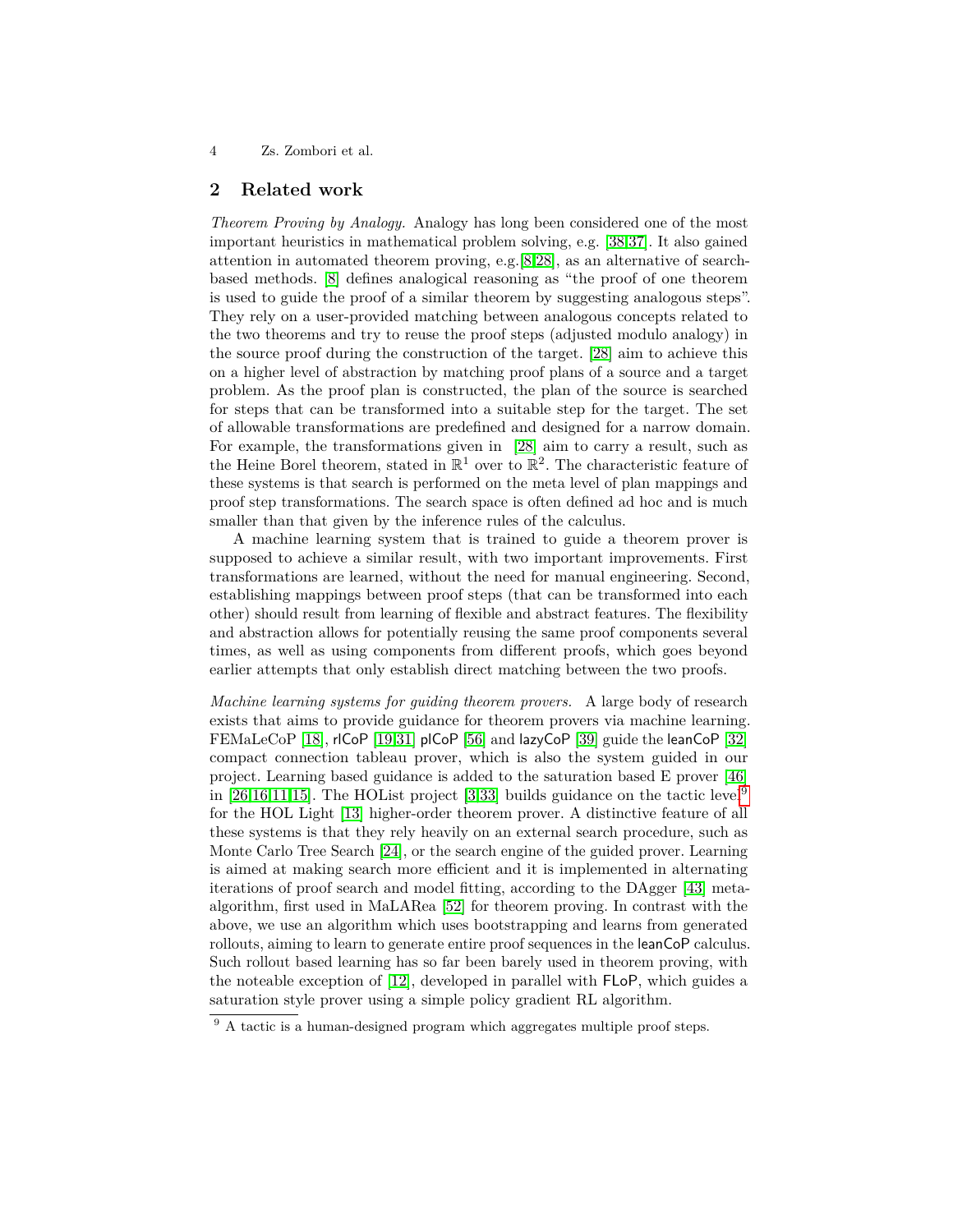Concurrently with our work, [\[35](#page-18-11)[,51,](#page-19-9)[36\]](#page-18-4) have used recurrent neural networks, attention and transformers to generate next proof steps. E.g., [\[36\]](#page-18-4) report generalisation on problems with relatively short proofs. In line with emphasizing analogy over search, their evaluation protocol only allows for limited search in a single proof attempt [10](#page-4-0). Our work employs much smaller neural models and focuses on generalizing to proofs with hundreds and thousands of steps (see Figure [3\)](#page-12-0).

*Provers guiding the* leanCoP *Connection Tableau Calculus.* As noted above, a series of learning systems guide the leanCoP connection calculus. Of these, we highlight three systems that use roughly the same learning setup:  $r\text{COP}$  [\[19\]](#page-17-1), plCoP [\[56\]](#page-19-1) and graphCoP [\[31\]](#page-18-3). In these systems, the value and policy functions of the guided MCTS algorithm are learned similarly to [\[1](#page-16-11)[,47\]](#page-19-10). FLoP shares the same manually developed features [\[21\]](#page-17-7) with rlCoP and plCoP, while graphCoP employs a graph neural network for feature extraction. We use these systems as an important baseline in Section [6.](#page-11-0) While the differences are important, they play little role in our current investigation and we refer to them jointly as *mcts-CoP*s.

## **3 The leanCoP Connection Tableau Calculus**

FLoP provides guidance for of the very compact leanCoP [\[32\]](#page-18-6) connection tableau calculus. The calculus was originally implemented in Prolog, but it also has an OCaml reimplementation fCoP [\[20\]](#page-17-8) and FLoP can be used to guide both systems.

We briefly describe the connection tableau calculus, assuming basic firstorder logic and theorem proving terminology [\[41\]](#page-18-12). The input is a (mathematical) problem consisting of *axioms* and *conjectures* formally stated in first-order logic (FOL). The calculus searches for *refutational proofs*, i.e. proofs showing that the axioms together with the negated conjectures are *unsatisfiable*. The FOL formulas are first translated to *clause normal form* (CNF), producing a set of first-order *clauses* consisting of *literals*, e.g.  $\{\forall X, Y : (f(X)|r(X,Y|\neg f(Y)), f(a)\}$ . Proof search starts with a *start clause* as a *goal* and proceeds by building a connection tableau by repeatedly applying *extension steps* and *reduction steps*.

The extension step connects (*unifies*) the *current goal* with a complementary literal of a new clause. This extends the *current branch*, possibly splitting it into several branches if there are more literals in the new clause, and possibly *instantiating* some variables in the tableau. The reduction step connects the current goal to a complementary literal of the *active path*, thus *closing* the current branch. The proof is finished when all branches are closed. The extension and reduction steps are nondeterministic, requiring backtracking in the standard connection calculus. *Iterative deepening* is often used to ensure completeness. The project webpage shows an example *closed connection tableau*, i.e., a finished proof tree where every branch contains *complementary literals* (literals with opposite polarity). This shows that the set of clauses is unsatisfiable.

leanCoP represents theorem proving as a one-person game. The game ends with success if a proof is found. The prover has many choices to make along the

<span id="page-4-0"></span> $^{10}$  A maximum of 4096 search nodes are allowed.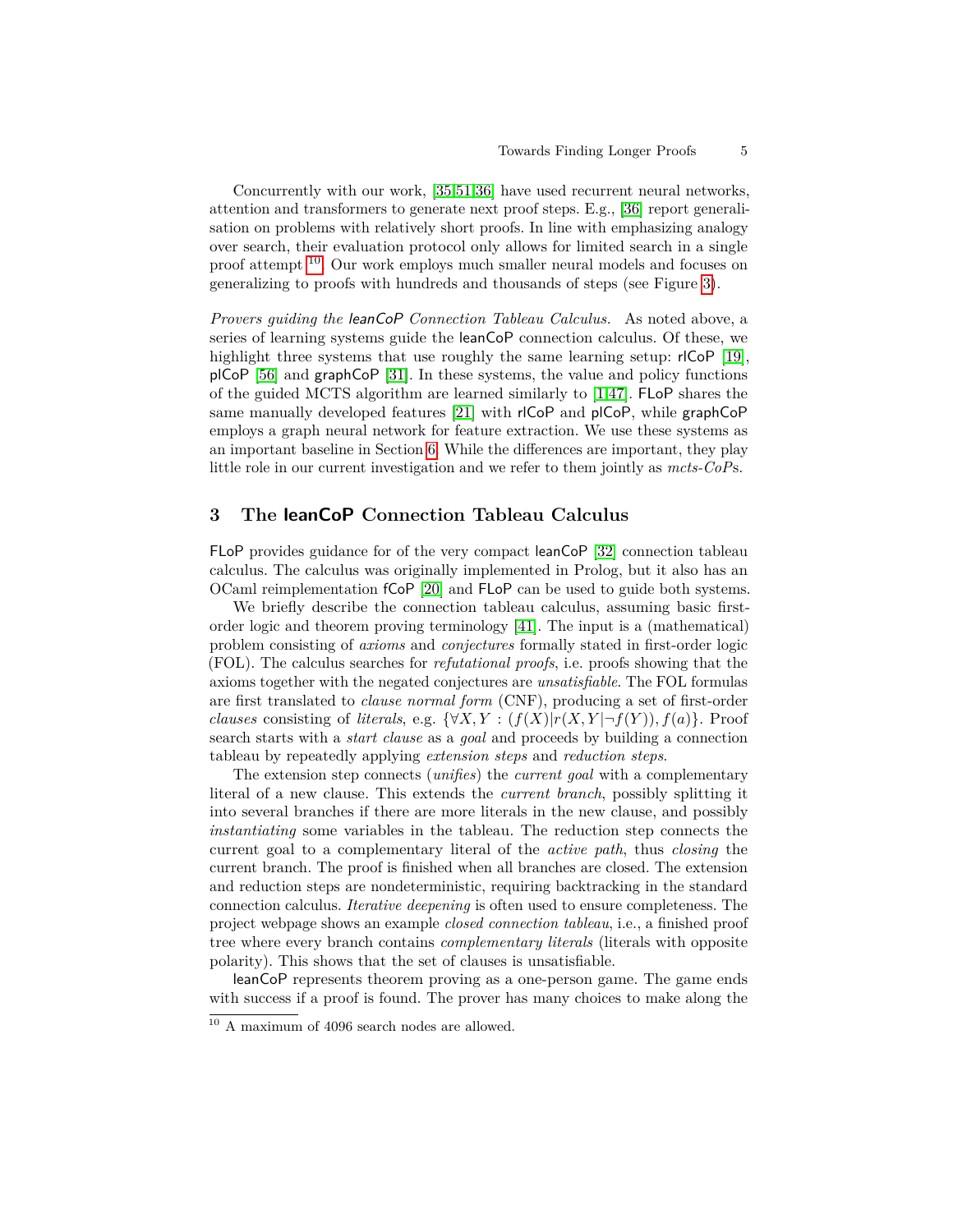way, in particular it can select from several valid extension and reduction steps. Whether a step is valid depends on the unification condition, i.e., if the current goal unifies with the negation of a literal in the corresponding clause. The full information about the game state consists of all previous proof steps, the partial proof tree (proof state) and the current goal.

The search space of the prover is exponentially large in the length of the proof. In leanCoP, the action space is roughly correlated with the size of the axiom set. While this can be large for large problems, typically only a few actions are available in any particular state.

<span id="page-5-1"></span>

## <span id="page-5-0"></span>**4 FLoP – Main Algorithm**

Fig. 1: *Theorem proving as a reinforcement learning environment.*

FLoP combines the connection tableau calculus with guidance based on Temporal Difference and curriculum learning. After each inference step, the prover engine returns its current state as well as the set of valid actions, i.e., valid inference steps that transform the current goal. The prover is encapsulated into a Reinforcement Learning (RL) environment. In the following, we provide a brief summary of the relevant RL techniques.

### **4.1 Reinforcement Learning fundamentals**

Our RL summary is highly selective, aiming to describe Proximal Policy Optimization [\[45\]](#page-19-8), the method used in FLoP. For further details, see [\[49\]](#page-19-4).

*Markov Decision Process* The mathematical foundation of the class of problems that Reinforcement Learning aims to solve is given by Markov Decision Processes (MDP). An MDP( $S, A, R, P, \gamma$ ) describes a dynamic process and consists of the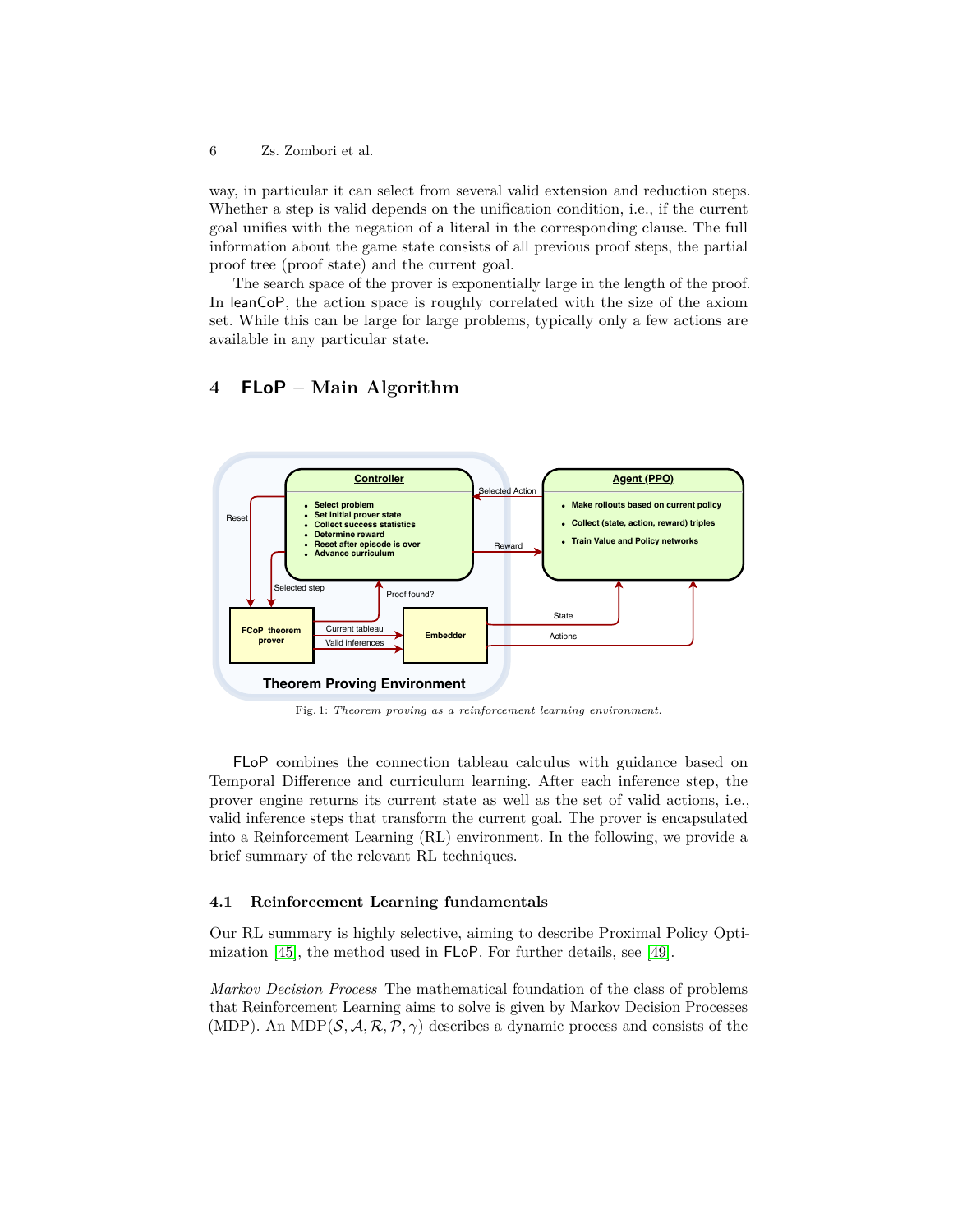following components: S is the set of states, A is the set of actions,  $\mathcal{R} : (\mathcal{S} \times \mathcal{A}) \rightarrow$ R is a reward function,  $\mathcal{P}: (\mathcal{S} \times \mathcal{A}) \to \mathcal{S}$  is the state transition function and  $\gamma$  is the discount factor. We assume that an agent interacts with this MDP, generating sequences of (*st, at, rt*) state-action-reward tuples, called *trajectories*. The agent is equipped with a *policy* function  $\pi : \mathcal{S} \to \mathcal{A}$  which determines which action it selects in a particular state. The aim of the agent is to maximize its total accumulated reward  $\sum_{t\geq 0} \gamma^t r_t$ . Several components of the model can be stochastic: the reward function, the transition function, as well as the policy. In such settings, the aim of the agent it to find the policy  $\pi^*$  that maximizes its cumulative expected reward, where future rewards are discounted with the *γ* discount factor:

$$
\pi^* = \arg\max_{\pi} \mathbb{E}[\sum_{t \ge 0} \gamma^t r_t | \pi]
$$

*Policy Gradient* One successful family of methods solves this task by considering a parametric class of policy functions  $\Pi = {\pi_{\Theta}, \Theta \in \mathbb{R}^m}$ . We continuously sample trajectories from the current policy and optimize the parameters *Θ* via gradient descent based on the observed rewards. This is called *policy gradient*, and the RL literature contains numerous variants that differ in the details of optimization.

One well known difficulty of policy gradient is the large variance in the sampled trajectories, which makes convergence slow and requiring large number of training samples. A popular technique to reduce variance is to train a baseline model that esimates the expected reward from a given state and optimize the policy with respect to the excess reward on top of the baseline. This gives rise to the *actor-critic framework*. We train two models jointly: a *critic*:  $V_\pi(s)$  that estimates the expected reward of trajectories starting from *s* given policy  $\pi$  and an *actor*, which is our policy  $\pi$ . Given some state *s*, we use the policy to sample an action *a*. We then sample further transitions to estimate the expected reward  $Q_{\pi}(s, a)$  from state *s* after taking action *a*. We define *advantage* as the difference between these two expectations:  $A_{\pi}(s, a) = Q_{\pi}(s, a) - V_{\pi}(s)$ . Our optimization objective is then:

$$
\min_{\Theta_V} \max_{\Theta_{\pi}} A_{\pi}(s, a)
$$

where  $\Theta_V$  and  $\Theta_\pi$  are the parameters of the critic and the actor, respectively.

*Proximal Policy Optimization* Policy gradient is an *on-policy* method, meaning that it optimizes the parameters of the policy based on trajectories sampled from the same policy. In contrast with *off-policy* methods, which extract samples through some other mechanism, policy gradient learning can be highly unstable. This is because the change in policy potentially invalidates the samples it was trained on. Proximal Policy Optimization [\[45\]](#page-19-8) (PPO) addresses this problem by introducing a soft constraint on the magnitude of the policy updates.

We maintain two instances of the policy network:  $\pi_{\Theta}$  which we aim to improve and  $\pi_{\Theta_{old}}$  which we sample from. The ratio of the two policies gives us a measure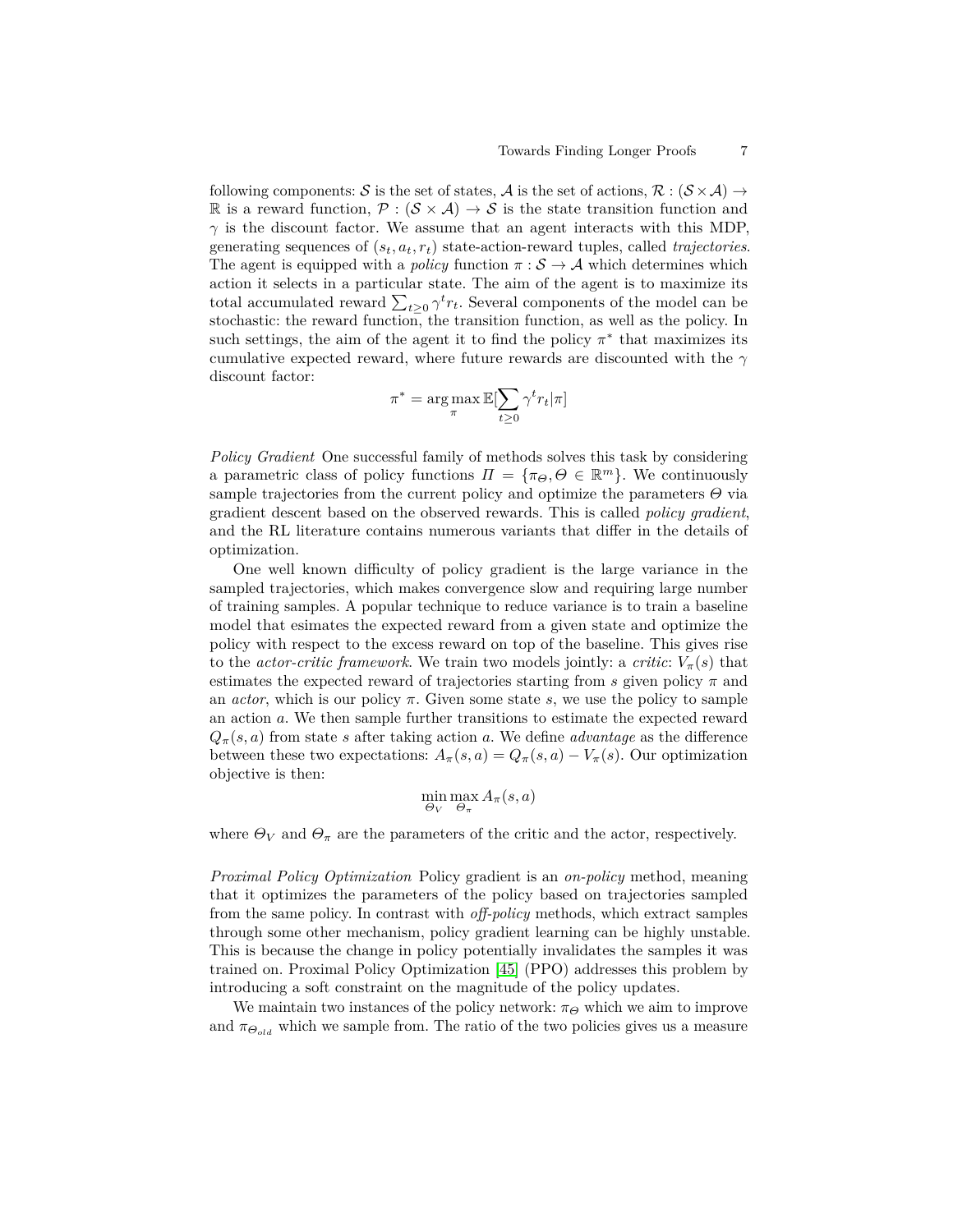of difference:

$$
r_t(\Theta) = \frac{\pi_{\Theta}(a_t|s_t)}{\pi_{\Theta_{old}}(a_t|s_t)}
$$

If this ratio lies outside of the range  $[1 - \epsilon, 1 + \epsilon]$ , then the advantage function is clipped:

$$
r_t^*(\Theta) = \text{clip}(r_t(\Theta), 1 - \epsilon, 1 + \epsilon)
$$

$$
A_{\pi_{\Theta}}^*(s, a) = \min(r_t(\Theta)A_{\pi_{\Theta_{old}}}, r_t^*(\Theta)A_{\pi_{\Theta_{old}}})
$$

The two neworks are periodically synchronized to ensure that they are not too different. PPO has been shown to strike a good balance between simplicity and stability and is one of the most popular policy gradient methods.

#### **4.2 Reinforcement Learning in FLoP**

Theorem proving can be directly mapped into an MDP by treating prover states as states, inference steps as actions and proof attempts as trajectories. The only missing component is the reward function, which we set to be

$$
\mathcal{R}(s, a) = \begin{cases} 1 \text{ if performing a in s finishes the proof} \\ 0 \text{ otherwise} \end{cases}
$$

Other reward functions are also possible, though we argue that the selected one is most faithful to the task at hand: 1) we know very little about progress before we have found a proof, hence the zero reward for intermediary steps and 2) it is hard to tell if one proof is better than another, hence the binary nature of the rewards.

Reward maximization directly corresponds to finding a proof. Hence, we augment the core connection tableau calculus with a value (critic) and a policy (actor) model trained using PPO. Classical proof search is then replaced with generating proof attempts from the policy. Figure [1](#page-5-1) shows the overall architecture of the system and Figure [2](#page-8-0) shows the policy and value network architectures. The state and the actions (formulae) are represented using previously developed features [\[21\]](#page-17-7). The features include (suitably hashed) triples, pairs, and singletons of adjacent nodes in the formula trees and the partial proof trees, as well as some global features: number of open goals, number of symbols in them, their maximum size and depth, length of the current path, and two most frequent symbols in open goals. This means that the proof states and the actions are presented as (sparse) fixed-length vectors.

#### **4.3 Curriculum Learning**

A fundamental challenge for an RL system that learns to prove theorems from its own exploration is that rewards are sparse and binary. In case proofs are long, this makes learning nearly impossible. To tackle this, we use curriculum learning on the length of proofs in case a proof is available. Initially, we start exploration from near the end of the proof, making it easy to succeed and obtain positive reward. As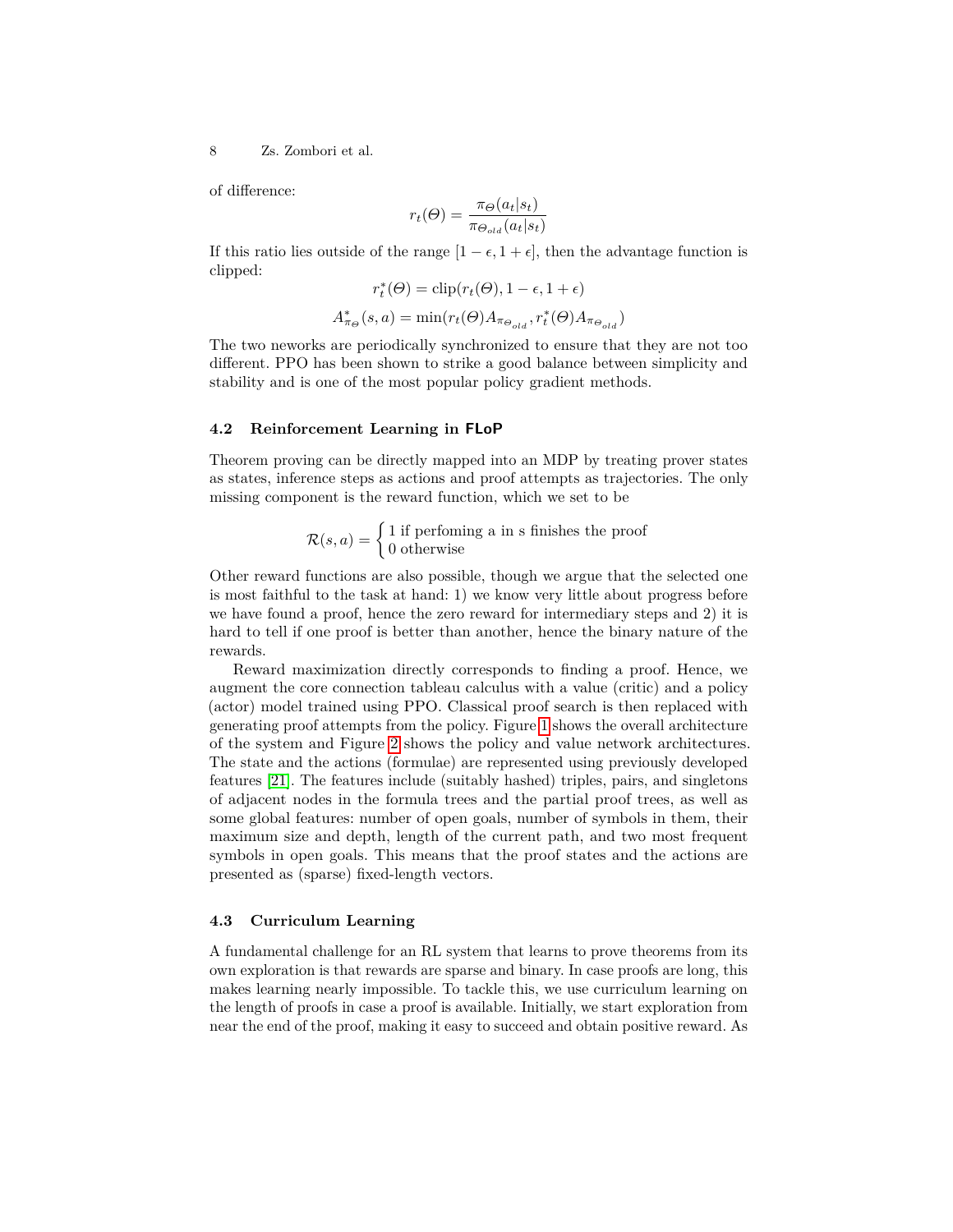<span id="page-8-0"></span>

Fig. 2: *Value and Policy network architectures in PPO. Their inputs are state and state-action pair features, respectively. The policy returns a score for each action, which are then normalized to a probability.*

the system gets more confident, we gradually move the starting state backwards along the given proof. This approach has already been successfully applied in many RL experiments. When there is no good alternative to the training proof, the system eventually learns those steps, while random exploration helps to identify alternatives and find novel proofs. Exploration also helps to learn steps that make the proof impossible to finish. We can start learning with or without training proofs. Each training problem can have its own curriculum schedule, which can be restarted when a new proof is found. Curriculum learning is an efficient tool for boosting rewards found during exploration.

#### **4.4 Training algorithm**

Algorithm [1](#page-9-1) gives an overview of the learning loop. First, in line 5 we sample a problem (in case there are multiple). In lines 6–9 we interact with the prover and ensure that its state corresponds to the one dictated by the current curriculum. In lines 10–15 we generate a proof attempt iterating 1) prover steps, 2) featurization, and 3) sampling a next action according to the policy. If a new problem is solved, we start the curriculum on it in lines 17–19. If performance on a given problem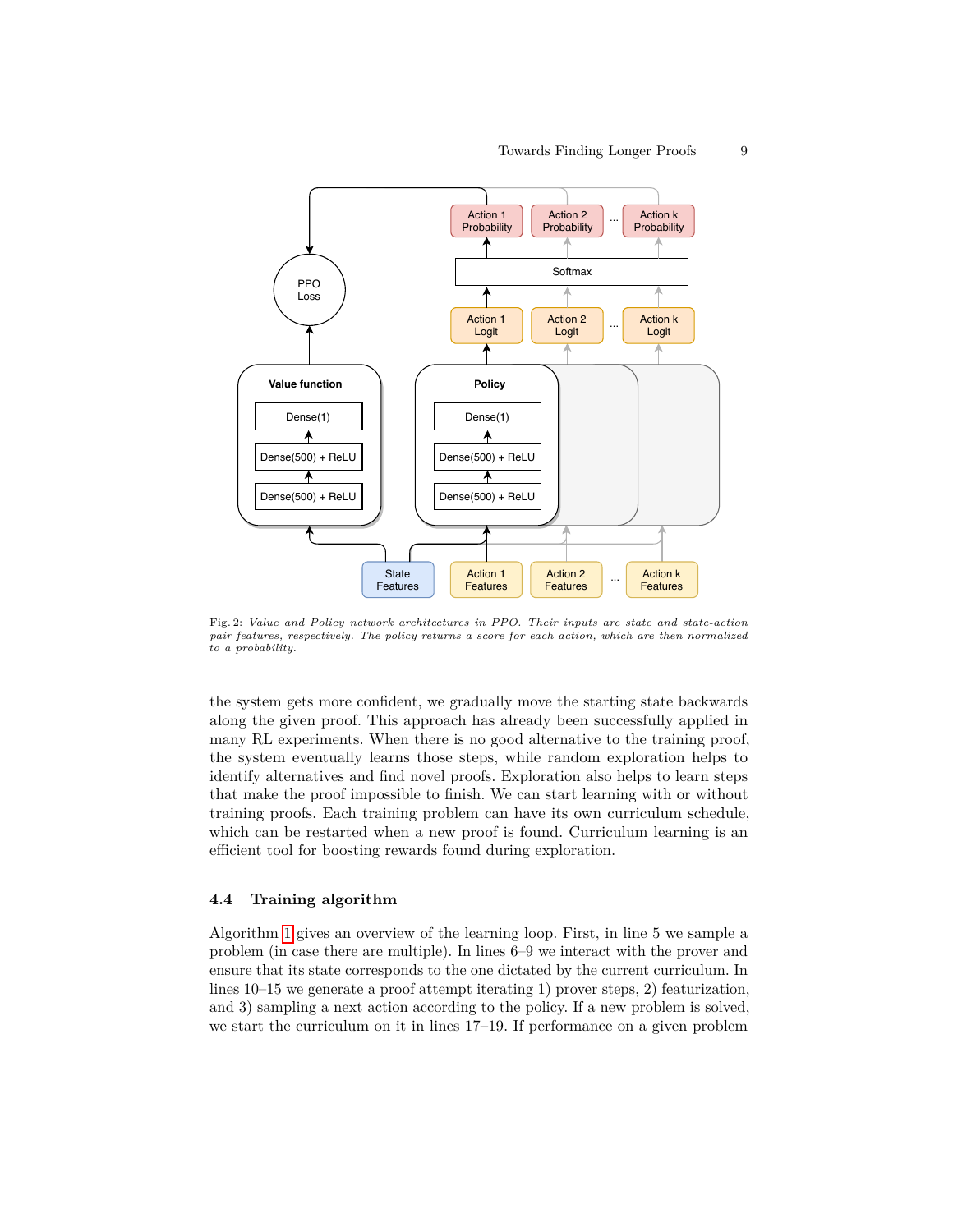<span id="page-9-1"></span>**Algorithm 1** FLoP: Main Learning Loop

| <b>Require:</b> problems P, policy $\pi$ , value v, train steps $\in \mathbb{N}$ , threshold $\in [01]$ , episodes                                   |
|------------------------------------------------------------------------------------------------------------------------------------------------------|
| between updates: $k \in \mathbb{N}$                                                                                                                  |
| <b>Ensure:</b> trained policy $\pi$ , trained value v, possibly proofs for some problems in $\mathcal{P}$                                            |
| 1: curriculum $\leftarrow$ dictionary such that for each $p \in P$ with proof Pr curriculum $[p] =$                                                  |
| $\operatorname{len}[Pr]-1$                                                                                                                           |
| 2: steps $\leftarrow 0$                                                                                                                              |
| 3: while steps $\lt$ train steps do                                                                                                                  |
| 4:<br>for $j$ in 1k do                                                                                                                               |
| $p \leftarrow$ random problem from problem set $P$ {An episode corresponds to a<br>5:                                                                |
| $problem\}$                                                                                                                                          |
| 6:<br>initialize prover on problem $p$                                                                                                               |
| 7:<br>if $p$ has stored proof then                                                                                                                   |
| 8:<br>Take $curriculum p $ proof steps according to stored proof                                                                                     |
| 9:<br>end if                                                                                                                                         |
| 10:<br>while not episode over do                                                                                                                     |
| $s', a'_1, a'_2 \dots a'_l \leftarrow$ Query prover for current state and valid actions<br>11:                                                       |
| $s, a_1, a_2 \ldots a_l \leftarrow \text{feat}(s'), \text{feat}(a'_1), \text{feat}(a'_2) \ldots \text{feat}(a'_l) \text{ {Extract features}}$<br>12: |
| Take action according to policy $\pi(a s)$ , observe reward r<br>13:                                                                                 |
| 14:<br>steps $\leftarrow$ steps + 1                                                                                                                  |
| 15:<br>end while                                                                                                                                     |
| 16:<br>update success ratio for $p$                                                                                                                  |
| if p is solved with proof $Pr$ and no proof of p was known before then<br>17:                                                                        |
| $curriculum[p] \leftarrow \text{len}(Pr) - 1 \{\text{Start curriculum}\}\$<br>18:                                                                    |
| end if<br>19:                                                                                                                                        |
| 20:<br>if success rate for $p >$ threshold then                                                                                                      |
| 21:<br>$curriculum[p] \leftarrow curriculum[p] - 1$ {Advance curriculum}                                                                             |
| 22:<br>end if                                                                                                                                        |
| 23:<br>end for                                                                                                                                       |
| Update policy $\pi$ and value v<br>24:                                                                                                               |
| 25: end while                                                                                                                                        |

and curriculum reaches a threshold, we advance the curriculum in lines 20–22. In line 24 we update the policy and value models.

### **4.5 Implementation details**

Most of the FLoP system is implemented in the Python programming language, using the [\[14\]](#page-16-12) RL framework. FLoP guides the fCoP [\[20\]](#page-17-8) system, which is a reimplementation of leanCoP in the OCaml programming language. The communication between the guidance and prover components is provided via the C foreign language interface.

## <span id="page-9-0"></span>**5 Datasets**

To evaluate our system, we select simple classes of theorems with strong shared structure, giving a large room for learning-based improvement. Our five datasets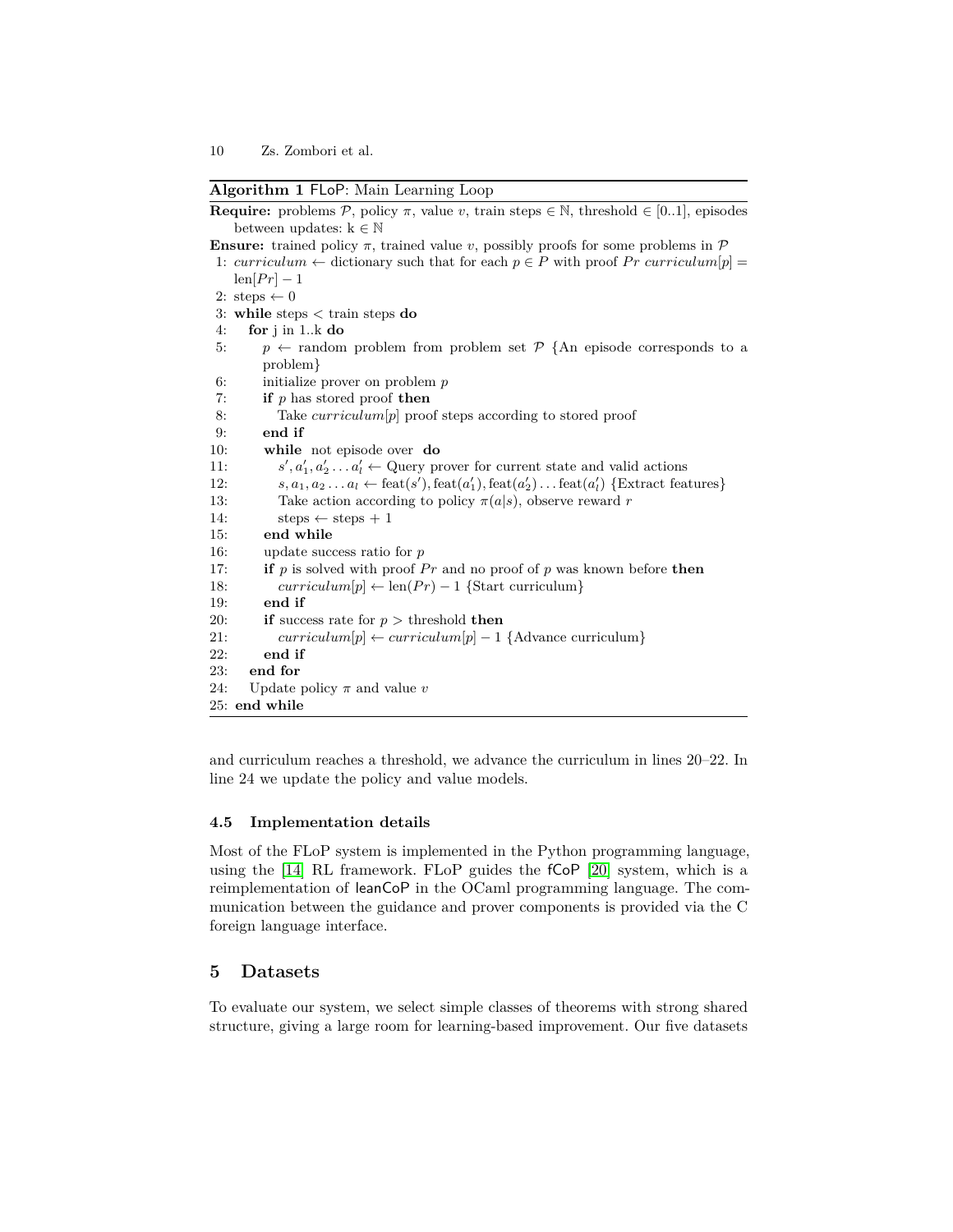are described in Table [1.](#page-10-0) The datasets are bundled into an OpenAI-gym [\[9\]](#page-16-13) compliant environment and can be tested with modern RL algorithms.

<span id="page-10-0"></span>Table 1: *Three challenges defined in the theory of Robinson Arithmetic (RA) and two challenges from the Logical Calculi (LCL) domain of the TPTP library*

| Name            |     |     | Theory Size Description                                                                                                                                                              |
|-----------------|-----|-----|--------------------------------------------------------------------------------------------------------------------------------------------------------------------------------------|
| $R.A-1$         | RA  |     | 1800 Expressions of the form $N_1 + N_2 = N$ , $N_1 \cdot N_2 = N$ ,<br>where $0 \le N_i \le 30$ . (Examples: 3+4=7 or 5.12=60.)                                                     |
| $R.A-2$         | RA  |     | 1000 $T = N$ , where $0 \leq N$ , and T is a random expression<br>with 3 operators and operands $N_i$ such that $0 \leq$<br>$N_i < 10.$ (E.g.: $((3+4)\cdot 2)+6=20.$ )              |
| $R.A-3$         | RA  |     | 1000 $T_1 = T_2$ , where $T_1$ and $T_2$ are random expressions<br>with 3 operators and operands $N_i$ such that 2 <<br>$N_i < 10$ . E.g. $((3+4)\cdot 2)+6=((1+1)\cdot 5)\cdot 2$ . |
| $LCL-Eq$        | LCL | 890 | $TPTP$ domain: Logic Calculi (Equivalential) – ex-<br>tended with lemmata from E prover.                                                                                             |
| $LCL-Imp$ $LCL$ |     |     | 1204 TPTP domain: Logic Calculi (Implication/Falsehood<br>$2$ valued sentential) – extended with lemmata from<br>E prover.                                                           |

Three datasets are built on the theory of Robinson Arithmetic [\[42\]](#page-18-13), which defines addition and multiplication on the nonnegative integers. Despite its relative simplicity, this theory seems to be particularly suited for machine learning methods: solutions are long and repetitive, while also challenging for state-of-theart systems (see Section [6\)](#page-11-0). We examine both unary (24 actions) and binary (40 actions) encoding of numbers. The axioms of Robinson Arithmetic are given on the project webpage. Increasing the numbers in the conjecture greatly increases the length of the proof, making this dataset suitable for detecting the length boundary of various theorem provers.

Two datasets are extracted from the TPTP library, from the domain of Logical Calculi with condensed detachment (LCL). These theorems have been extensively studied from the early days of automated theorem proving, e.g. [\[27](#page-17-9)[,34](#page-18-14)[,22,](#page-17-10)[55\]](#page-19-11). We run E prover with a large time limit on the problems and augment the dataset with lemmata extracted by E. As a result, many proofs of simpler problems can be directly used as parts of the proofs of harder problems. A direct analogy from one problem to the other is usually not possible, however, shallow search is often sufficient to connect the proofs of easier problems to the proof of harder ones.

The LCL domain in the TPTP [\[48\]](#page-19-6) library consists of statements about various formal inference systems. LCL-Eq and LCL-Imp formalize properties of the Equivalential Calculus and the Implication and Falsum Calculus, respectively. Both are subsystems of the classical propositional calculus, restricting the set of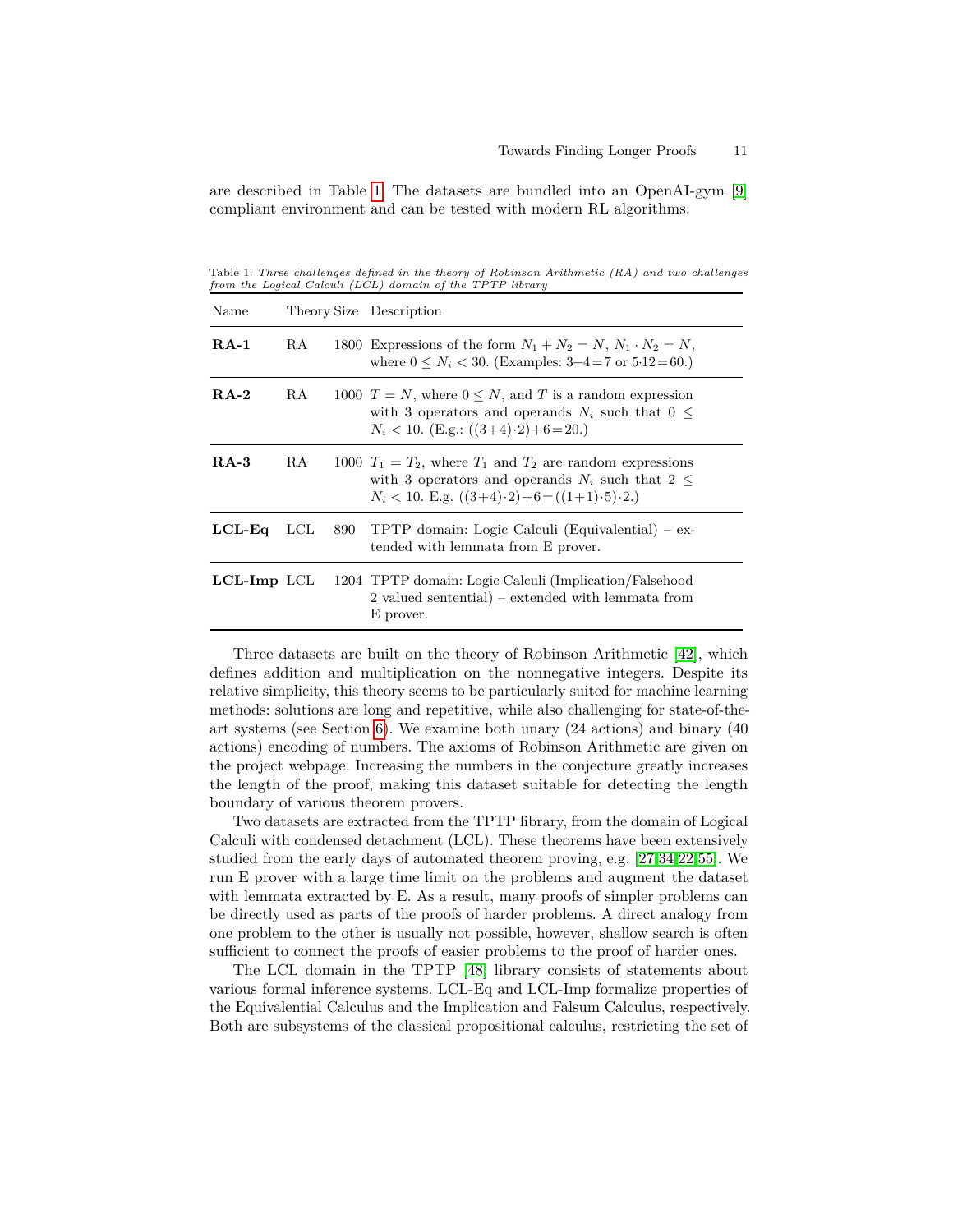allowed connectives to  $\{\equiv\}$  and  $\{\Longrightarrow$ ,  $\perp\}$ . For both subsystems, the appropriate variant of the *condensed detachment* inference rule  $(A, A \equiv B \vdash B \text{ and } A, A \implies$  $B \vdash B$ ) constitutes a *strongly complete* inference system, i.e., whenever a formula semantically follows from a set of premises, it also follows from the set syntactically. A number of complete axiomatizations of both the Equivalential Calculus and the Implication and Falsum Calculus exist and the theorems in our datasets establish connections between them.

All arithmetic problems in our dataset are quite simple for humans, but in the case of logical calculi, some of the problems were posing a challenge for mathematicians (see [\[54\]](#page-19-12)).

## <span id="page-11-0"></span>**6 Experiments**

Our experiments with Robinson arithmetic aim to demonstrate that in this highly structured dataset **FLoP** is capable of extracting a general proof pattern from one or two proofs and generalizing to related proofs of arbitrary length, using a restricted few-shot evaluation method (see below). Experiments 1, 2, and 3 compare FLoP with strong theorem provers using different fragments of the arithmetic dataset, varying the complexity of the axiomatization (unary vs. binary encoding of numbers) and the complexity of the target theorems (RA-1, RA-2, RA-3). FLoP is either the best or the second-best in each experiment. In each of these experiments, FLoP is allowed 100 proof attempts without backtracking: the first attempt is a deterministic run with a high time limit (1000 sec) that always selects the action maximizing the policy and the remaining 99 runs are stochastic samples from the policy with a time limit of 60 sec.

The LCL problems used in our experiments are less structured and success is dependent on search, even if the hierarchical composition of problems ensures that a relatively small search is sufficient to generalize from easier problems to harder ones. Consequently, we expect that search-based methods are better in this domain. However, when search is completely disallowed during evaluation, we show in Experiment 4 that FLoP performs much better than the mcts-CoPs. In Experiments 5 and 6 we demonstrate the benefit of using curriculum learning.

Our hyperparameters were selected using small grid searches. We checked standard RL parameters (e.g., the discount factor), parameters related to curriculum scheduling (e.g., local vs. global), neural network architectures (1–5 layers with 128-1024 neurons), feature sizes  $(64-1024)$  and training steps  $(10^5 - 10^8)$ . Parameters used in the experiments are described in configuration files which are accessible along with the shared codebase.

*Experiment 1: Comparison with other provers.* We compare FLoP with a random model, two state-of-the-art saturation-style theorem provers (E 2.4, Vampire 4.3.0), a heuristic guided connection tableau prover (leanCoP 2.1), and rlCoP (one of the mcts-CoPs). Vampire, E, and leanCoP use human-designed strategies instead of learning. We use these provers in the configuration used for CASC, the yearly competition of fully automated theorem provers, employing a time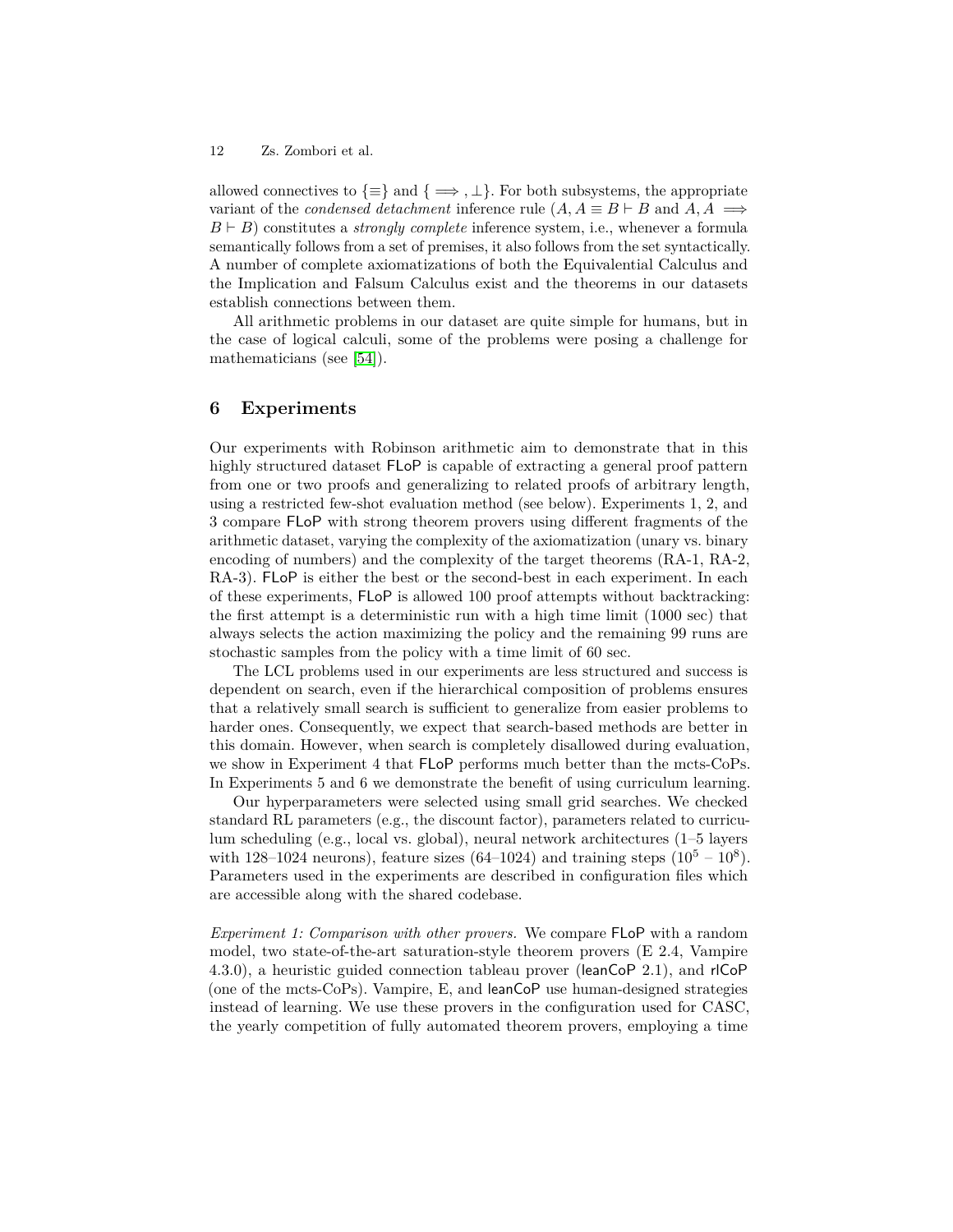limit of 60 sec. per problem. For E, we also report the results of the *auto-schedule* mode. For rlCoP we used the hyperparameters described in [\[19\]](#page-17-1), only modifying the policy temperature from 2*.*5 to 1*.*5, as this works better with the Robinson datasets. The number of inferences in MCTS was limited to 200000. rlCoP was trained on the whole evaluation set, while FLoP was trained on a single problem:  $1 \cdot 1 = 1$  and  $1 \cdot 1 \cdot 1 = 1$  for RA-1 and RA-2, respectively.<sup>[11](#page-12-1)</sup>

<span id="page-12-0"></span>![](_page_12_Figure_2.jpeg)

Fig. 3: *Distributions of length of proofs found by* FLoP*. Note the logarithmic scale.* **Left***: RA-1, RA-2 and RA-3 with average proof lengths 367, 2082, and 1864.* **Right***: binary RA-1 and binary RA-2 with average proof lengths 85 and 179.*

Success ratios are given in Table [2.](#page-12-2) FLoP is only outperformed by E's *autoschedule*, which tries multiple strategies and finds one with the left-to-right ordering of all the addition and multiplication axioms. This solves all of our problems immediately without proof search by only rewriting to a normal form [\[2\]](#page-16-14). This demonstrates the power of equational theorem proving when a

<span id="page-12-2"></span>Table 2: *Comparing a random model, Vampire, E, leanCoP,* rlCoP *and* FLoP*, with respect to success ratio for RA-1, RA-2 and RA-3 problems. Our method (*FLoP*) is marked in grey. E*<sup>1</sup> *– auto mode, E*<sup>2</sup> *– auto-schedule mode, E*<sup>3</sup> *– autoschedule with renamed equality. The reason why* FLoP *did not reach 100% on RA-2 is that a few problems timeouted.*

|        |      | Dataset Random Vampire $E_1$ $E_2$ $E_3$ leanCoP rICoP FLoP |                      |  |                          |      |      |
|--------|------|-------------------------------------------------------------|----------------------|--|--------------------------|------|------|
| R.A-1  | 0.04 | 0.60                                                        |                      |  | $0.60$ 1.0 $0.54$ $0.22$ | 0.86 | 1.0  |
| RA-2   | 0.05 | 0.40                                                        |                      |  | $0.39$ 1.0 0.25 0.14     | 0.74 | 0.99 |
| $RA-3$ | 0.00 | 0.34                                                        | $0.28$ 1.0 0.22 0.01 |  |                          | 0.41 | 0.67 |

suitable term ordering exists and can be found by human-designed heuristics. This is, however, far from guaranteed in general even in such simple domains, as witnessed by Vampire's failure to find this ordering. To evaluate E without access to its built-in rewriting capability, we have renamed the equality to a new predicate 'eq' axiomatized exactly in the same way as in leanCoP. The auto-schedule mode then becomes somewhat weaker than the auto mode.

*Experiment 2: Harder Arithmetic Expressions.* RA-3 consists of arithmetic equalities with random expressions on both sides. This dataset is significantly more complex because there are many ways of proving the same problem. Proofs are longer, too. For FLoP, we examined various training sets and found that the system is very prone to overfitting. Most problems can be proven in many

<span id="page-12-1"></span> $\frac{11}{11}$  For a description of RA-3 training problems, see Experiment 2.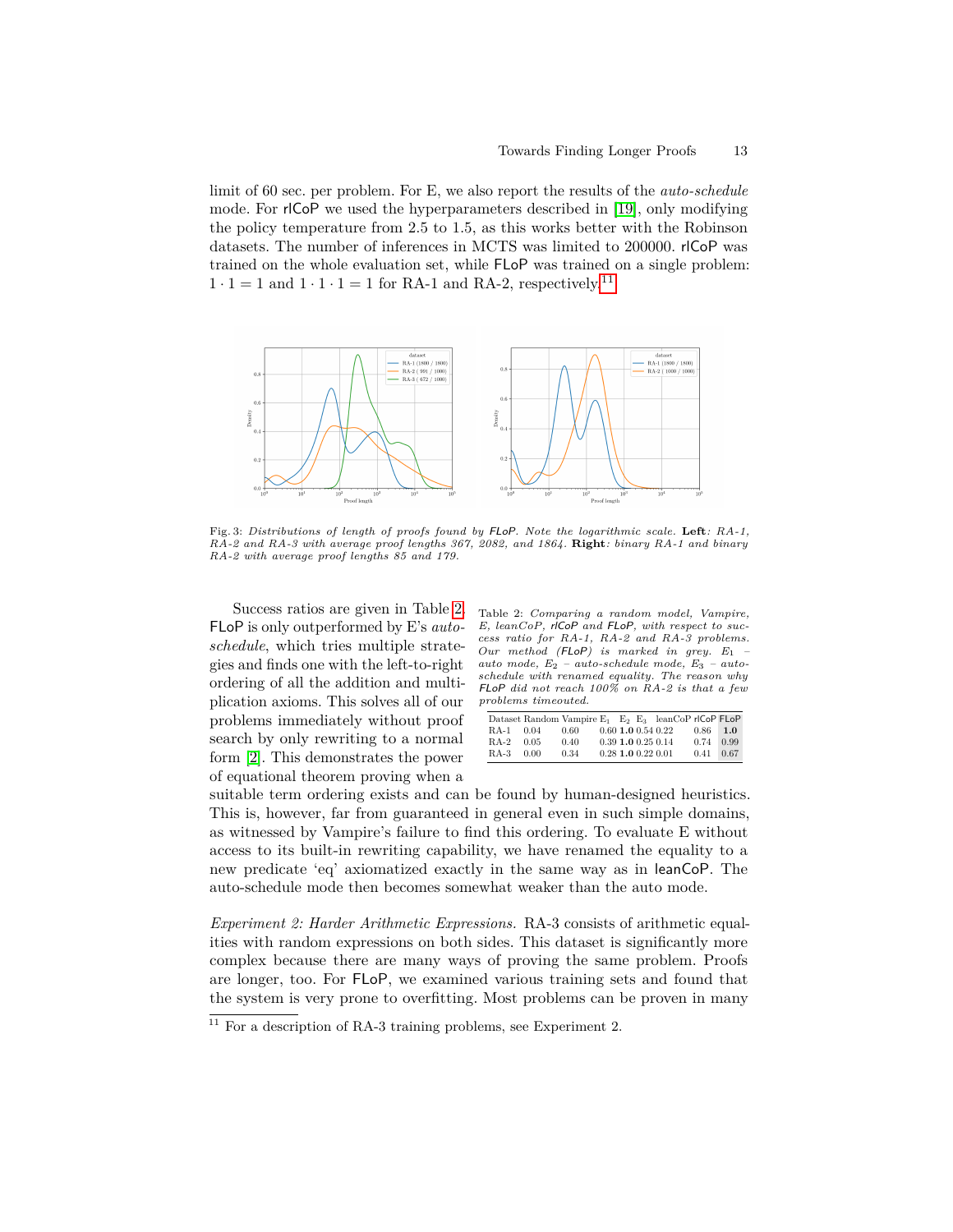different ways, that vary greatly in terms of how well they foster generalization. It is true especially of easier problems that they can be proven with "shortcuts" that hinder generalization (see more on this on the project webpage). The harder the problems, the less likely they can be solved with such heuristic approaches, hence harder training problems promise better training signal. We demonstrate this by training FLoP on a few harder problems with proofs provided, making use of curriculum learning described in Section [4.](#page-5-0) A single longer training proof is sufficient to yield meaningful generalization. Adding one more training problem helps even more, as shows Table [3.](#page-13-0)

Figure [3](#page-12-0) shows the distribution of the length of proofs found by FLoP. We can see that a large part of the problems requires thousands of steps to solve, highlighting the need to avoid search.

For rlCoP, all RA-3 problems are too hard to solve without guidance within the inference limit, so we

<span id="page-13-0"></span>Table 3: *Curriculum learning for RA-3 on two harder problems with proofs of* 113 *and* 108 *steps. We report success ratios and average proof lengths, based on* 3 *runs. Standard deviations are given in parenthesis.*

| Training problem                                                             | Succ. | Len. |
|------------------------------------------------------------------------------|-------|------|
| $1 \cdot 2 + 1 + 1 = (1 + 1) \cdot 1 \cdot 2 \quad 0.32(0.05) \quad 566(14)$ |       |      |
| $1 \cdot 2 + 1 + 1 = (1 + 1) \cdot 1 \cdot 2$                                |       |      |
| $(1+1+1)\cdot 2 = 2\cdot 1 + 2 + 2$ 0.67 (0.03) 1864(54)                     |       |      |

started with the version trained on the solutions of RA-2. Table [2](#page-12-2) shows that FLoP is only outperformed by E's auto-schedule mode, which again finds the rewrite ordering that solves all problems without search.

*Experiment 3: Binary Number Encoding.* We experiment with Robinson Arithmetic using binary encoding of numbers. This makes the domain theory more complex: the total number of actions increases from 24 to 40. [12](#page-13-1) On the other hand, proofs get shorter, as

Table 4: *Comparing Vampire, E (auto-schedule mode), leanCoP,* rlCoP *and* FLoP*, using binary encoding of numbers.*

<span id="page-13-2"></span>

|            |      | Dataset Vampire E leanCoP rlCoP FLoP |                  |  |
|------------|------|--------------------------------------|------------------|--|
| R.A-1 0.67 |      | $0.81\ 0.19$                         | $0.56$ 1.0       |  |
| $RA-2$     | 0.62 | $0.62\;0.13$                         | $0.12 \quad 1.0$ |  |

shows Figure [3.](#page-12-0) Again, we train **FLoP** on a single proof:  $3 \cdot 3 = 9$  and  $(1 \cdot 2 + 1) \cdot 3 = 9$ for RA-1 and RA-2, respectively. Table [4](#page-13-2) shows that provers get weaker, except for Vampire and FLoP. In particular, E is no longer capable of solving the problems with rewriting only. FLoP manages to generalize from a single proof to the whole dataset despite the increased action space and performs best in this experiment.

*Experiment 4: Search vs. Eager Evaluation* We compare FLoP with plCoP (one of the mcts-CoPs) using two different evaluation methods. After training both systems on the whole dataset, we evaluate them using 1) MCTS and 2) eager evaluation, i.e. always select the action with the highest probability according to the policy model. Table [5](#page-14-0) shows that plCoP performs better when search is allowed, especially for the more heterogeneous LCL problems. However, FLoP takes the upper hand in eager evaluation. For the LCL problems, plCoP collapses while FLoP is unaffected. This suggests that **plCoP** depends heavily on the search procedure it used for training. FLoP cannot make good use of MCTS, which is

<span id="page-13-1"></span> $\frac{12}{12}$  Note that only a subset of these is applicable in a given state.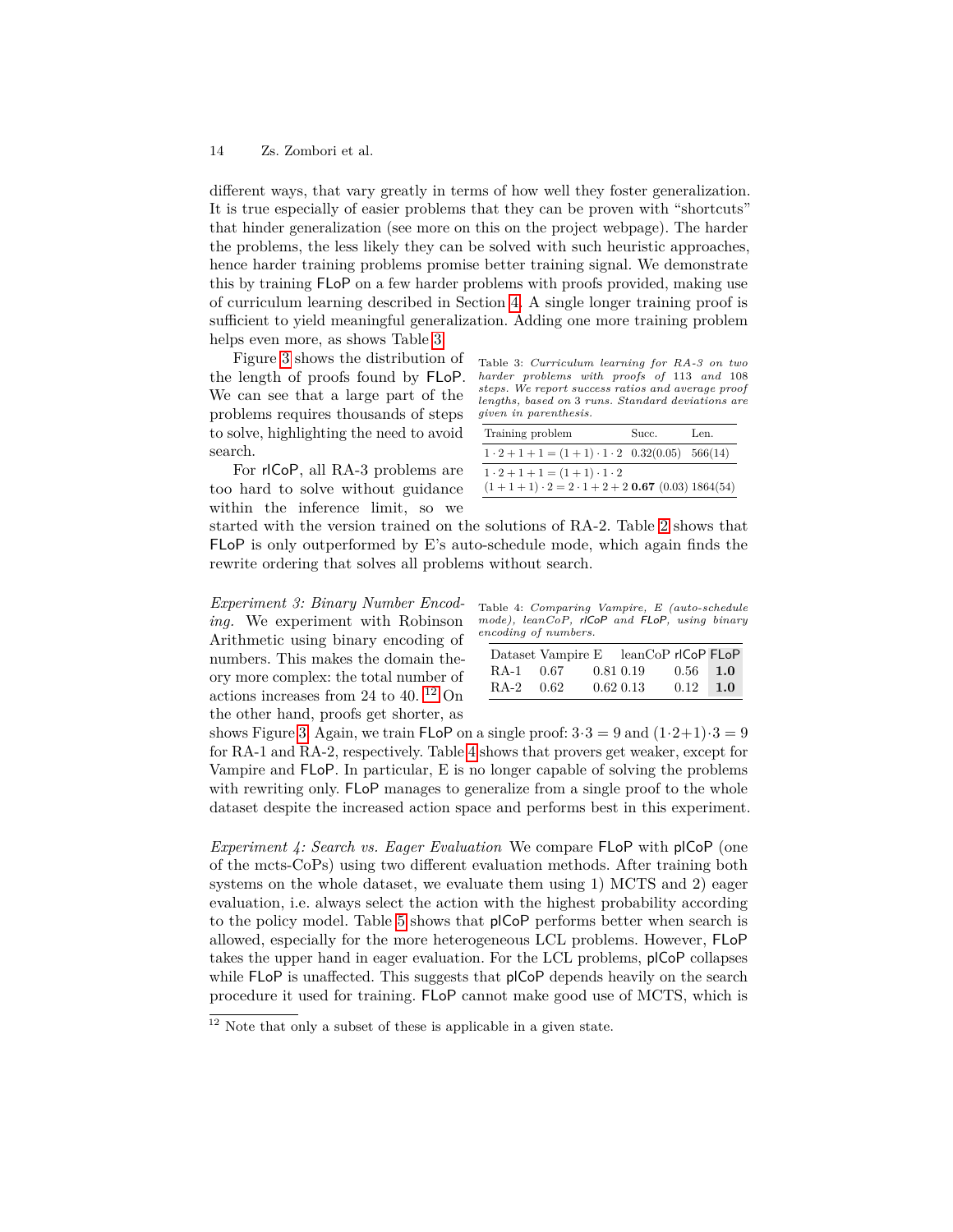<span id="page-14-0"></span>

|  | Table 5: Comparing FLoP and plCoP using two different evaluation methods: 1) quided MCTS and   |  |  |  |  |  |  |
|--|------------------------------------------------------------------------------------------------|--|--|--|--|--|--|
|  | 2) eager evaluation based on the policy model (Eager Policy). For pICoP we also evaluate based |  |  |  |  |  |  |
|  | on the value model (Eager Value)                                                               |  |  |  |  |  |  |

| Prover Eval |                           |        | LCL-Eq LCL-Imp RA-1 RA-2 |          |      |
|-------------|---------------------------|--------|--------------------------|----------|------|
| plCoP MCTS  |                           | $47\%$ | $61\%$                   | $65\%$   | 48\% |
|             | $p$ ICoP Eager Policy 5\% |        | $5\%$                    | 82\%     | 49\% |
| plCoP       | Eager Value $1\%$         |        | $1\%$                    | $3\%$    | 5%   |
| <b>FLoP</b> | MCTS                      | 19%    | 24%                      | $61\%$   | -31% |
| FLoP        | Eager Policy 19%          |        | 27%                      | 100% 99% |      |

somewhat expected, since its policy and value networks were not trained for that purpose. For the arithmetic datasets, both systems benefit from not doing search because they reach proofs that are longer than what MCTS can reach. For FLoP, the removal of the depth limit reveals that it fully mastered the two problem classes, regardless of depth.

The performance of plCoP gets even worse if the eager evaluation is based on the value model, i.e., when we select the action whose successor state has the highest value score. We conjecture that this is because assigning a value to a never observed state is much harder than selecting from a smaller set of actions. These results are in line with our conjecture that the DAgger approach of plCoP is better for learning good search heuristics, while FLoP is better at internalizing a full proof pattern.

*Experiment 5: Curriculum Learning vs only Exploration Based Learning.* When training proofs are not available, the positive reward signal only occurs after the system solves a problem through exploration. Afterward, curriculum learning ensures that the system is continuously faced with a "reasonably" hard problem, alleviating

<span id="page-14-1"></span>Table 6: *Curriculum Learning compared with only exploration based learning, on the LCL-Eq and LCL-Imp datasets, using 10M and 30M inference limit, respectively. We report the ratio of proofs found during training. The results are averages of 2 runs.*

|                                     |  | Dataset Curriculum No curriculum |
|-------------------------------------|--|----------------------------------|
| LCL-Eq $0.24(0)$                    |  | 0.23(0.001)                      |
| LCL-Imp $0.51$ (0.002) 0.45 (0.003) |  |                                  |

the sparse reward challenge of theorem proving. We demonstrate this on the two LCL datasets. Here, before generating each rollout, we randomly select a problem from the entire dataset. We report the number of proofs found during training in Table [6.](#page-14-1) Curriculum learning brings a small, but consistent improvement when compared with only exploration-based learning.

*Experiment 6: Curriculum Learning vs. Supervised Learning* When training proofs are available, a natural baseline of curriculum learning is supervised learning on the proof steps. While such behavioral cloning sometimes leads to great performance, we show in Table [7](#page-15-0) that it greatly depends on the quality of the given proof. We train RA-1 and RA-2 using the following training problems:

1. **RA-1**  $1+1=2$ ,  $1 \cdot 1=1$ 

2. **RA-2**  $1 + 1 = 2$ ,  $1 \cdot 1 = 1$ ,  $1 \cdot 1 \cdot 1 = 1$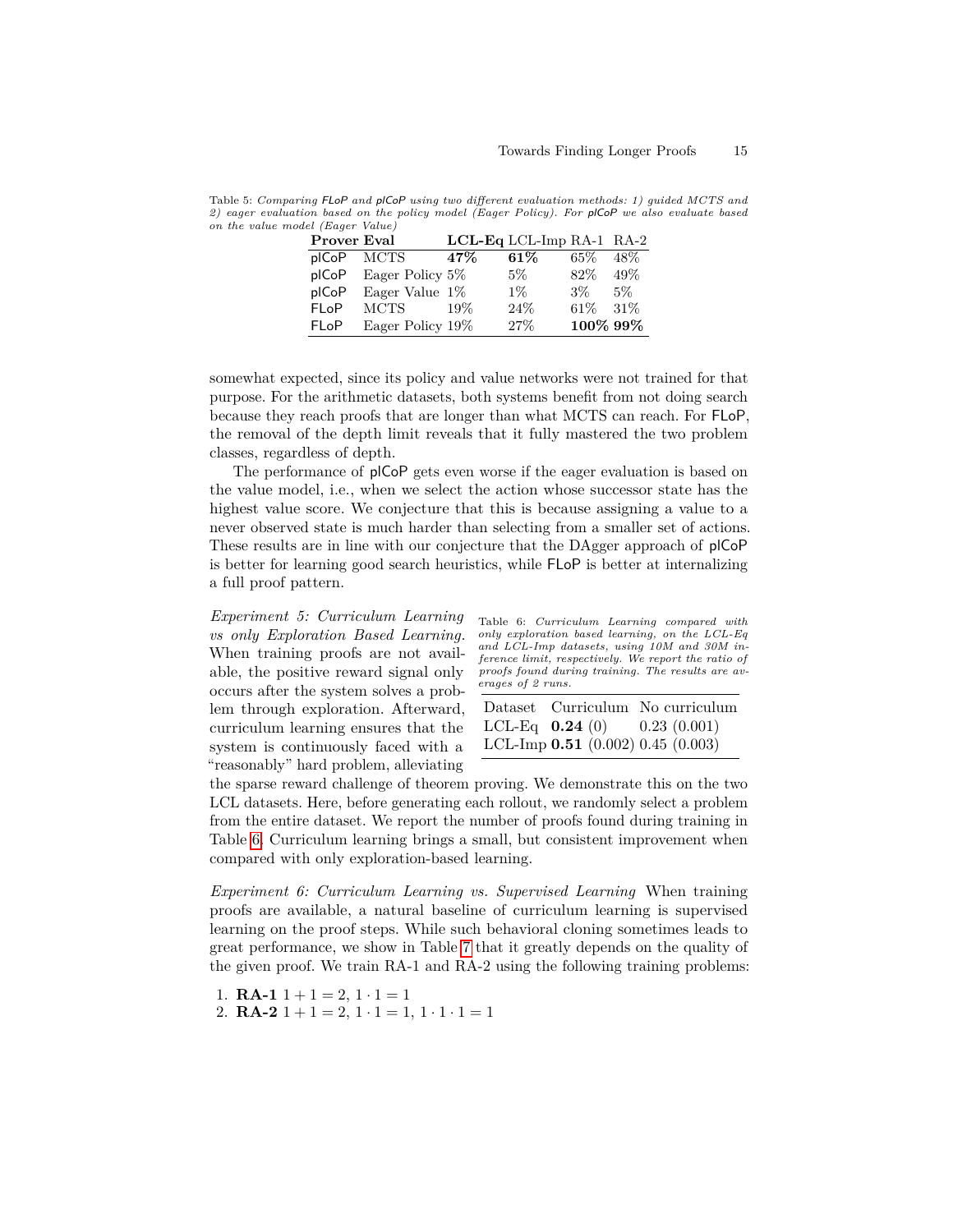We take the "nice" proofs (5, 9 and 23 steps) of these problems and construct variants with 2-3 extra steps added. We observe that supervised learning degrades as superfluous steps are introduced, while FLoP's exploration allows the system to recover and find the original proofs.

<span id="page-15-0"></span>Table 7: *Curriculum Learning vs Supervised Learning trained on proofs with extra steps added for distraction.*

|           | Data Proof<br>Lengths Succ. |                                                                          | Supervised Curriculum<br>Succ. |
|-----------|-----------------------------|--------------------------------------------------------------------------|--------------------------------|
| RA-1 5, 9 | 9, 11                       | $0.98(0.04)$ 1(0.01)<br>0.52(0.08)                                       | 0.98(0.01)                     |
|           |                             | RA-2 5, 9, 23 0.85(0.04) 0.76(0.02)<br>9, 11, 25 $0.59(0.08)$ 0.76(0.01) |                                |

## **7 Conclusion and Future Work**

We have built  $FLOP$ , a proof guidance system based on a variant of temporal difference reinforcement learning, addressing the problem of finding long proofs in an exponential search space. Previous work [\[53,](#page-19-13)[23\]](#page-17-11) focused on finding long proofs with the help of human-designed heuristics. We showed that FLoP is capable of extracting proof patterns via learning and can generalise to much longer proofs, implementing a simple form of reasoning by analogy. We believe that mastering analogical reasoning is an important step in creating human-level automated mathematicians. We presented a set of theorem proving datasets that are suitably challenging for existing learning methods and are intended to become a general-purpose testing ground for reinforcement learning methods. We showed that FLoP can outperform strong theorem provers on some of these datasets. We find that curriculum learning is a useful component of the learning algorithm as it allows for amplifying training signal when proofs are long.

### **8 Acknowledgments**

Adrián Csiszárik and Zsolt Zombori were supported by the European Union, co-financed by the European Social Fund (EFOP-3.6.3-VEKOP-16-2017-00002), the Hungarian National Excellence Grant 2018-1.2.1-NKP-00008 and by the Hungarian Ministry of Innovation and Technology NRDI Office within the framework of the Artificial Intelligence National Laboratory Program. Henryk Michalewski was supported by the Polish National Science Center grant UMO-2018/29/B/ST6/02959. Cezary Kaliszyk was supported by ERC grant no. 714034 *SMART*. Josef Urban was supported by the *AI4REASON* ERC Consolidator grant number 649043, and by the Czech project AI&Reasoning  $CZ.02.1.01/0.0/0.0/15\_003/0000466$  and the European Regional Development Fund.

This research was supported by the PL-Grid Infrastructure. In particular, quantitative results of FLoP reported in this paper were performed using the Prometheus supercomputer, located in the Academic Computer Center Cyfronet in the AGH University of Science and Technology in Kraków, Poland.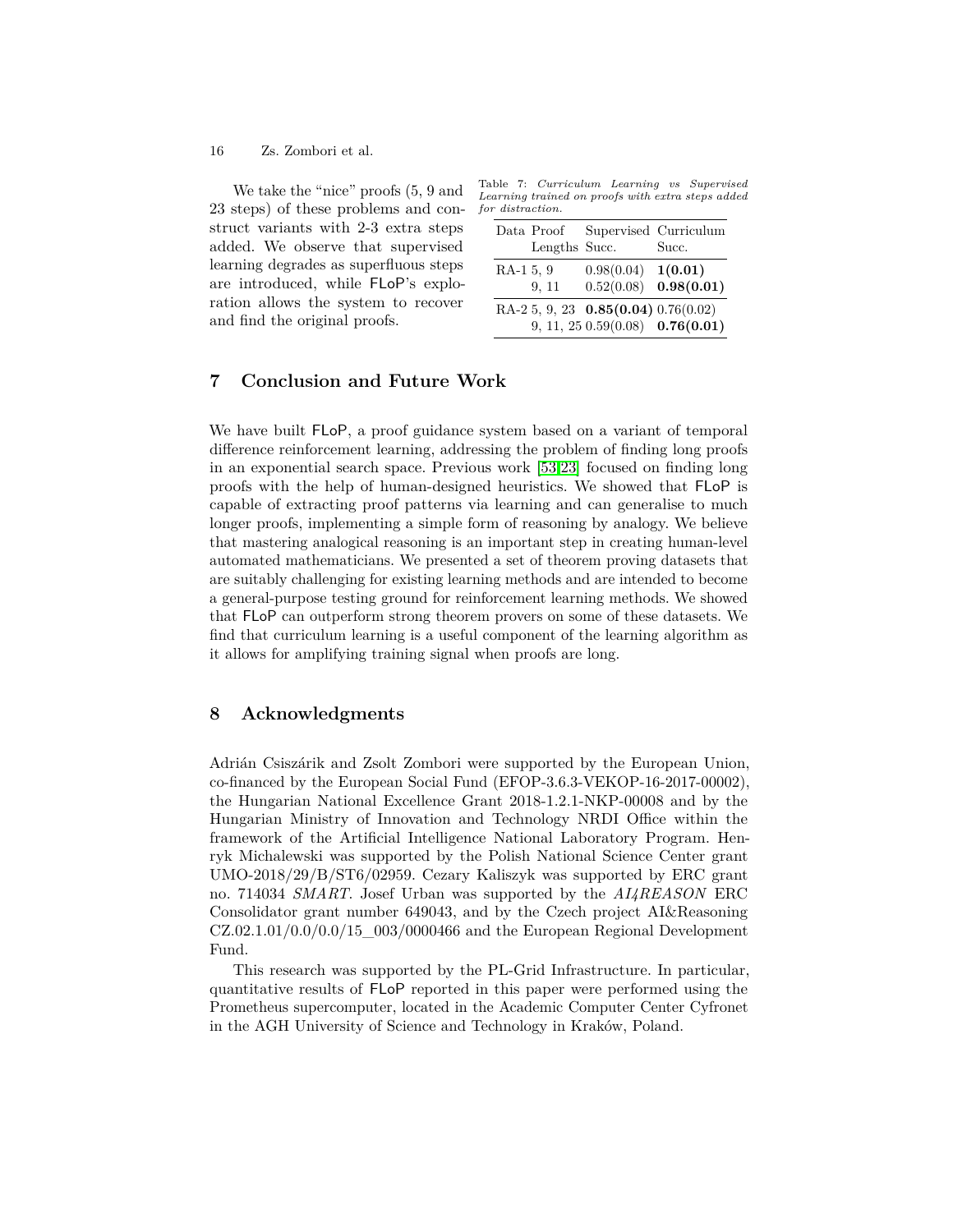## **References**

- <span id="page-16-11"></span>1. Anthony, T., Tian, Z., Barber, D.: Thinking fast and slow with deep learning and tree search. CoRR **abs/1705.08439** (2017), http://arxiv*.*[org/abs/1705](http://arxiv.org/abs/1705.08439)*.*08439
- <span id="page-16-14"></span>2. Baader, F., Nipkow, T.: Term rewriting and all that. Cambridge University Press (1998)
- <span id="page-16-9"></span>3. Bansal, K., Loos, S.M., Rabe, M.N., Szegedy, C., Wilcox, S.: HOList: An environment for machine learning of higher-order theorem proving (extended version). CoRR **abs/1904.03241** (2019), http://arxiv*.*[org/abs/1904](http://arxiv.org/abs/1904.03241)*.*03241
- <span id="page-16-1"></span>4. Barrett, C.W., Tinelli, C.: Satisfiability modulo theories. In: Clarke, E.M., Henzinger, T.A., Veith, H., Bloem, R. (eds.) Handbook of Model Checking, pp. 305–343. Springer (2018). [https://doi.org/10.1007/978-3-319-10575-8\\_11,](https://doi.org/10.1007/978-3-319-10575-8_11) [https://doi](https://doi.org/10.1007/978-3-319-10575-8_11)*.*org/ 10*.*[1007/978-3-319-10575-8\\_11](https://doi.org/10.1007/978-3-319-10575-8_11)
- <span id="page-16-3"></span>5. Bertot, Y., Castran, P.: Interactive Theorem Proving and Program Development: Coq'Art The Calculus of Inductive Constructions. Springer Publishing Company, Incorporated, 1st edn. (2010)
- <span id="page-16-7"></span>6. Bibel, W., Eder, E., Fronhöfer, B.: Towards an advanced implementation of the connection method. In: Bundy, A. (ed.) Proceedings of the 8th International Joint Conference on Artificial Intelligence. Karlsruhe, FRG, August 1983. pp. 920–922. William Kaufmann (1983), http://ijcai*.*[org/Proceedings/83-2/Papers/072](http://ijcai.org/Proceedings/83-2/Papers/072.pdf)*.*pdf
- <span id="page-16-0"></span>7. Bledsoe, W.W.: Some thoughts on proof discovery. In: Proceedings of the 1986 Symposium on Logic Programming, Salt Lake City, Utah, USA, September 22-25, 1986. pp. 2–10. IEEE-CS (1986)
- <span id="page-16-5"></span>8. Brock, B., Cooper, S., Pierce, W.: Analogical reasoning and proof discovery. In: Lusk, E., Overbeek, R. (eds.) 9th International Conference on Automated Deduction. pp. 454–468. Springer Berlin Heidelberg, Berlin, Heidelberg (1988)
- <span id="page-16-13"></span>9. Brockman, G., Cheung, V., Pettersson, L., Schneider, J., Schulman, J., Tang, J., Zaremba, W.: OpenAI gym. CoRR **abs/1606.01540** (2016), [http://arxiv](http://arxiv.org/abs/1606.01540)*.*org/abs/ 1606*.*[01540](http://arxiv.org/abs/1606.01540)
- <span id="page-16-4"></span>10. Bundy, A.: The use of explicit plans to guide inductive proofs. In: Lusk, E.L., Overbeek, R.A. (eds.) 9th International Conference on Automated Deduction, Argonne, Illinois, USA, May 23-26, 1988, Proceedings. Lecture Notes in Computer Science, vol. 310, pp. 111–120. Springer (1988). [https://doi.org/10.1007/BFb0012826,](https://doi.org/10.1007/BFb0012826) https://doi*.*org/10*.*[1007/BFb0012826](https://doi.org/10.1007/BFb0012826)
- <span id="page-16-6"></span>11. Chvalovský, K., Jakubuv, J., Suda, M., Urban, J.: ENIGMA-NG: efficient neural and gradient-boosted inference guidance for E. CoRR **abs/1903.03182** (2019), http://arxiv*.*[org/abs/1903](http://arxiv.org/abs/1903.03182)*.*03182
- <span id="page-16-10"></span>12. Crouse, M., Abdelaziz, I., Makni, B., Whitehead, S., Cornelio, C., Kapanipathi, P., Srinivas, K., Thost, V., Witbrock, M., Fokoue, A.: A deep reinforcement learning approach to first-order logic theorem proving. arXiv: Artificial Intelligence (2019)
- <span id="page-16-2"></span>13. Harrison, J.: HOL Light: A tutorial introduction. In: Srivas, M.K., Camilleri, A.J. (eds.) Formal Methods in Computer-Aided Design, First International Conference, FMCAD '96, Palo Alto, California, USA, November 6-8, 1996, Proceedings. LNCS, vol. 1166, pp. 265–269. Springer (1996). [https://doi.org/10.1007/BFb0031814,](https://doi.org/10.1007/BFb0031814) https://doi*.*org/10*.*[1007/BFb0031814](https://doi.org/10.1007/BFb0031814)
- <span id="page-16-12"></span>14. Hill, A., Raffin, A., Ernestus, M., Gleave, A., Kanervisto, A., Traore, R., Dhariwal, P., Hesse, C., Klimov, O., Nichol, A., Plappert, M., Radford, A., Schulman, J., Sidor, S., Wu, Y.: Stable baselines. https://github*.*[com/hill-a/stable-baselines](https://github.com/hill-a/stable-baselines) (2018)
- <span id="page-16-8"></span>15. Jakubův, J., Chvalovský, K., Olšák, M., Piotrowski, B., Suda, M., Urban, J.: Enigma anonymous: Symbol-independent inference guiding machine (system description).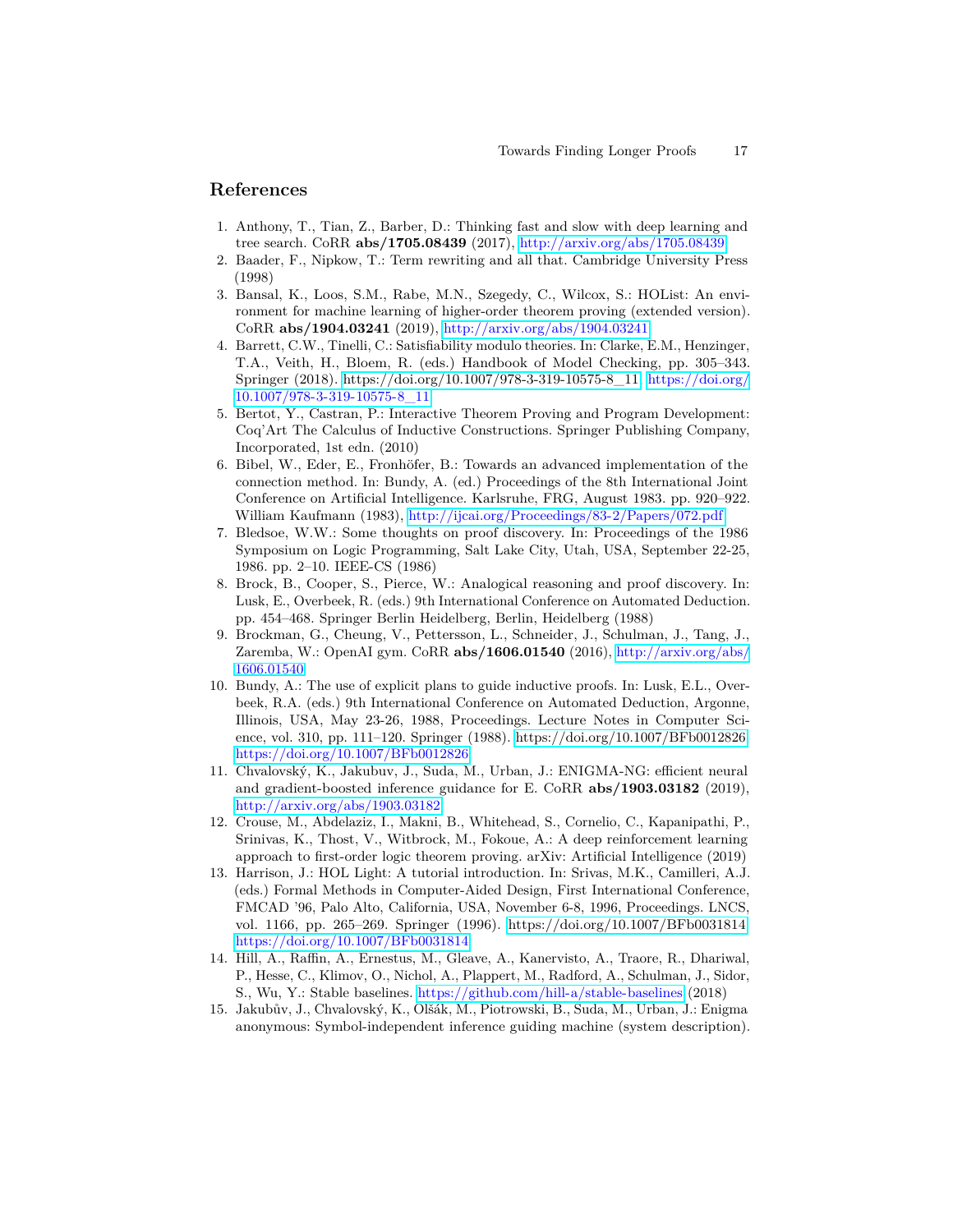In: Peltier, N., Sofronie-Stokkermans, V. (eds.) Automated Reasoning. pp. 448–463. Springer International Publishing, Cham (2020)

- <span id="page-17-5"></span>16. Jakubuv, J., Urban, J.: ENIGMA: efficient learning-based inference guiding machine. In: Geuvers, H., England, M., Hasan, O., Rabe, F., Teschke, O. (eds.) Intelligent Computer Mathematics - 10th International Conference, CICM 2017, Edinburgh, UK, July 17-21, 2017, Proceedings. Lecture Notes in Computer Science, vol. 10383, pp. 292–302. Springer (2017). [https://doi.org/10.1007/978-3-319-62075-6\\_20,](https://doi.org/10.1007/978-3-319-62075-6_20) [https:](https://doi.org/10.1007/978-3-319-62075-6_20) //doi*.*org/10*.*[1007/978-3-319-62075-6\\_20](https://doi.org/10.1007/978-3-319-62075-6_20)
- <span id="page-17-0"></span>17. Jakubuv, J., Urban, J.: Hammering Mizar by learning clause guidance. In: Harrison, J., O'Leary, J., Tolmach, A. (eds.) 10th International Conference on Interactive Theorem Proving, ITP 2019, September 9-12, 2019, Portland, OR, USA. LIPIcs, vol. 141, pp. 34:1–34:8. Schloss Dagstuhl - Leibniz-Zentrum für Informatik (2019), https://doi*.*org/10*.*[4230/LIPIcs](https://doi.org/10.4230/LIPIcs.ITP.2019.34)*.*ITP*.*2019*.*34
- <span id="page-17-3"></span>18. Kaliszyk, C., Urban, J.: FEMaLeCoP: Fairly efficient machine learning connection prover. In: Davis, M., Fehnker, A., McIver, A., Voronkov, A. (eds.) Logic for Programming, Artificial Intelligence, and Reasoning - 20th International Conference, 2015, Proceedings. LNCS, vol. 9450, pp. 88–96. Springer (2015). [https://doi.org/10.1007/978-3-662-48899-7\\_7,](https://doi.org/10.1007/978-3-662-48899-7_7) https://doi*.*org/10*.*[1007/978-3-662-](https://doi.org/10.1007/978-3-662-48899-7_7) [48899-7\\_7](https://doi.org/10.1007/978-3-662-48899-7_7)
- <span id="page-17-1"></span>19. Kaliszyk, C., Urban, J., Michalewski, H., Olsák, M.: Reinforcement learning of theorem proving. In: NeurIPS. pp. 8836–8847 (2018)
- <span id="page-17-8"></span>20. Kaliszyk, C., Urban, J., Vyskočil, J.: Certified connection tableaux proofs for HOL Light and TPTP. In: Proceedings of the 2015 Conference on Certified Programs and Proofs. pp. 59–66. CPP '15, ACM (2015). [https://doi.org/10.1145/2676724.2693176,](https://doi.org/10.1145/2676724.2693176) http://doi*.*acm*.*org/10*.*[1145/2676724](http://doi.acm.org/10.1145/2676724.2693176)*.*2693176
- <span id="page-17-7"></span>21. Kaliszyk, C., Urban, J., Vyskočil, J.: Efficient semantic features for automated reasoning over large theories. In: Yang, Q., Wooldridge, M. (eds.) Proc. of the 24th International Joint Conference on Artificial Intelligence (IJCAI'15). pp. 3084–3090. AAAI Press (2015)
- <span id="page-17-10"></span>22. Kalman, J.A.: A shortest single axiom for the classical equivalential calculus. Notre Dame Journal of Formal Logic **19**(1), 141–144 (1978). <https://doi.org/10.1305/ndjfl/1093888216>
- <span id="page-17-11"></span>23. Kinyon, M.K., Veroff, R., Vojtechovský, P.: Loops with abelian inner mapping groups: An application of automated deduction. In: Bonacina, M.P., Stickel, M.E. (eds.) Automated Reasoning and Mathematics - Essays in Memory of William W. McCune. LNCS, vol. 7788, pp. 151–164. Springer (2013). [https://doi.org/10.1007/978-3-642-](https://doi.org/10.1007/978-3-642-36675-8_8) [36675-8\\_8,](https://doi.org/10.1007/978-3-642-36675-8_8) https://doi*.*org/10*.*[1007/978-3-642-36675-8\\_8](https://doi.org/10.1007/978-3-642-36675-8_8)
- <span id="page-17-6"></span>24. Kocsis, L., Szepesvári, C.: Bandit based monte-carlo planning. In: Fürnkranz, J., Scheffer, T., Spiliopoulou, M. (eds.) Machine Learning: ECML 2006. pp. 282–293. Springer Berlin Heidelberg, Berlin, Heidelberg (2006)
- <span id="page-17-2"></span>25. Kovács, L., Voronkov, A.: First-order theorem proving and Vampire. In: CAV (2013)
- <span id="page-17-4"></span>26. Loos, S.M., Irving, G., Szegedy, C., Kaliszyk, C.: Deep network guided proof search. In: 21st International Conference on Logic for Programming, Artificial Intelligence, and Reasoning (LPAR) (2017)
- <span id="page-17-9"></span>27. McCune, W., Wos, L.: Experiments in automated deduction with condensed detachment. In: Kapur, D. (ed.) Automated Deduction - CADE-11, 11th International Conference on Automated Deduction, Saratoga Springs, NY, USA, June 15-18, 1992, Proceedings. Lecture Notes in Computer Science, vol. 607, pp. 209–223. Springer (1992). [https://doi.org/10.1007/3-540-55602-8\\_167,](https://doi.org/10.1007/3-540-55602-8_167) [https:](https://doi.org/10.1007/3-540-55602-8_167) //doi*.*org/10*.*[1007/3-540-55602-8\\_167](https://doi.org/10.1007/3-540-55602-8_167)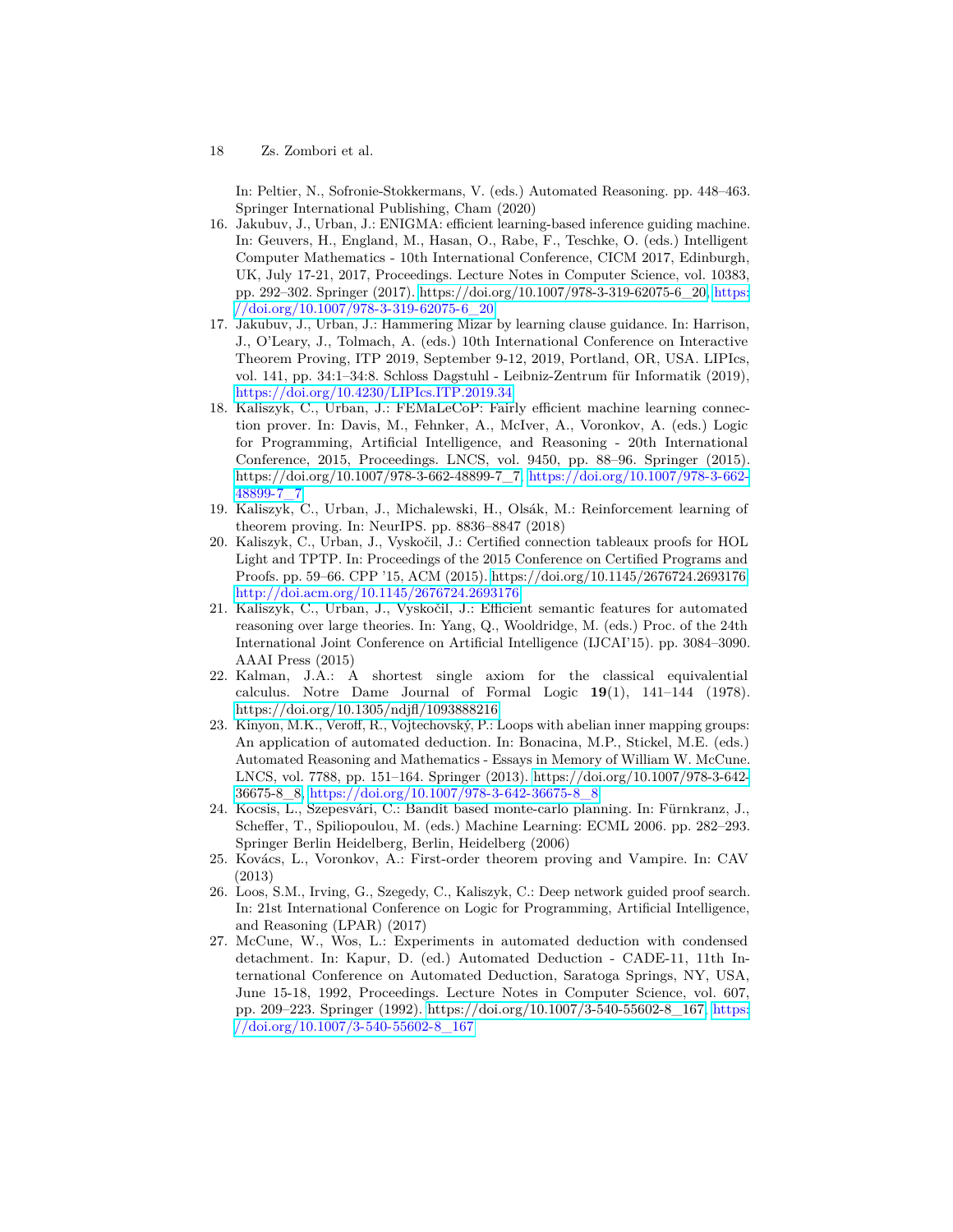- <span id="page-18-2"></span>28. Melis, E.: Theorem proving by analogy - A compelling example. In: Pinto-Ferreira, C.A., Mamede, N.J. (eds.) Progress in Artificial Intelligence, 7th Portuguese Conference on Artificial Intelligence, EPIA '95, Funchal, Madeira Island, Portugal, October 3-6, 1995, Proceedings. Lecture Notes in Computer Science, vol. 990, pp. 261–272. Springer (1995). [https://doi.org/10.1007/3-540-60428-6\\_22,](https://doi.org/10.1007/3-540-60428-6_22) https://doi*.*org/10*.*[1007/3-540-60428-6\\_22](https://doi.org/10.1007/3-540-60428-6_22)
- <span id="page-18-1"></span>29. Melis, E., Siekmann, J.H.: Knowledge-based proof planning. Artif. Intell. **115**(1), 65–105 (1999). [https://doi.org/10.1016/S0004-3702\(99\)00076-4,](https://doi.org/10.1016/S0004-3702(99)00076-4) [https://doi](https://doi.org/10.1016/S0004-3702(99)00076-4)*.*org/ 10*.*[1016/S0004-3702\(99\)00076-4](https://doi.org/10.1016/S0004-3702(99)00076-4)
- <span id="page-18-0"></span>30. Nipkow, T., Wenzel, M., Paulson, L.C.: Isabelle/HOL: A Proof Assistant for Higher-Order Logic. Springer-Verlag, Berlin, Heidelberg (2002)
- <span id="page-18-3"></span>31. Olsák, M., Kaliszyk, C., Urban, J.: Property invariant embedding for automated reasoning. In: Giacomo, G.D., Catalá, A., Dilkina, B., Milano, M., Barro, S., Bugarín, A., Lang, J. (eds.) ECAI 2020 - 24th European Conference on Artificial Intelligence, 29 August-8 September 2020, Santiago de Compostela, Spain, August 29 - September 8, 2020 - Including 10th Conference on Prestigious Applications of Artificial Intelligence (PAIS 2020). Frontiers in Artificial Intelligence and Applications, vol. 325, pp. 1395–1402. IOS Press (2020). [https://doi.org/10.3233/FAIA200244,](https://doi.org/10.3233/FAIA200244) https://doi*.*org/10*.*[3233/FAIA200244](https://doi.org/10.3233/FAIA200244)
- <span id="page-18-6"></span>32. Otten, J., Bibel, W.: leanCoP: lean connection-based theorem proving. J. Symb. Comput. **36**, 139–161 (2003)
- <span id="page-18-10"></span>33. Paliwal, A., Loos, S.M., Rabe, M.N., Bansal, K., Szegedy, C.: Graph representations for higher-order logic and theorem proving. CoRR **abs/1905.10006** (2019), [http:](http://arxiv.org/abs/1905.10006) //arxiv*.*[org/abs/1905](http://arxiv.org/abs/1905.10006)*.*10006
- <span id="page-18-14"></span>34. Peterson, J.G.: Shortest single axioms for the classical equivalential calculus. Notre Dame J. Formal Log. **17**(2), 267–271 (1976). [https://doi.org/10.1305/ndjfl/1093887534,](https://doi.org/10.1305/ndjfl/1093887534) https://doi*.*org/10*.*[1305/ndjfl/](https://doi.org/10.1305/ndjfl/1093887534) [1093887534](https://doi.org/10.1305/ndjfl/1093887534)
- <span id="page-18-11"></span>35. Piotrowski, B., Urban, J.: Guiding inferences in connection tableau by recurrent neural networks. In: Benzmüller, C., Miller, B.R. (eds.) Intelligent Computer Mathematics - 13th International Conference, CICM 2020, Bertinoro, Italy, July 26-31, 2020, Proceedings. Lecture Notes in Computer Science, vol. 12236, pp. 309–314. Springer (2020). [https://doi.org/10.1007/978-3-030-53518-6\\_23,](https://doi.org/10.1007/978-3-030-53518-6_23) [https:](https://doi.org/10.1007/978-3-030-53518-6_23) //doi*.*org/10*.*[1007/978-3-030-53518-6\\_23](https://doi.org/10.1007/978-3-030-53518-6_23)
- <span id="page-18-4"></span>36. Polu, S., Sutskever, I.: Generative language modeling for automated theorem proving. CoRR **abs/2009.03393** (2020), https://arxiv*.*[org/abs/2009](https://arxiv.org/abs/2009.03393)*.*03393
- <span id="page-18-8"></span>37. Polya, G.: Mathematics and Plausible Reasoning, Volume 1: Introduction and Analogy in Mathematics. Princeton University Press (1954)
- <span id="page-18-7"></span>38. Polya, G.: How to Solve It. Princeton University Press (November 1971), http://www*.*amazon*.*[com/exec/obidos/redirect?tag=citeulike07-20&path=](http://www.amazon.com/exec/obidos/redirect?tag=citeulike07-20&path=ASIN/0691023565) [ASIN/0691023565](http://www.amazon.com/exec/obidos/redirect?tag=citeulike07-20&path=ASIN/0691023565)
- <span id="page-18-9"></span>39. Rawson, M., Reger, G.: lazycop 0.1. EasyChair Preprint no. 3926 (EasyChair, 2020)
- <span id="page-18-5"></span>40. Resnick, C., Raileanu, R., Kapoor, S., Peysakhovich, A., Cho, K., Bruna, J.: Backplay: "Man muss immer umkehren". CoRR **abs/1807.06919** (2018), [http:](http://arxiv.org/abs/1807.06919) //arxiv*.*[org/abs/1807](http://arxiv.org/abs/1807.06919)*.*06919
- <span id="page-18-12"></span>41. Robinson, A., Voronkov, A. (eds.): Handbook of Automated Reasoning. Elsevier Science Publishers B. V., Amsterdam, The Netherlands, The Netherlands (2001)
- <span id="page-18-13"></span>42. Robinson, R.M.: An essentially undecidable axiom system. Proceedings of the International Congress of Mathematics pp. 729–730 (1950)